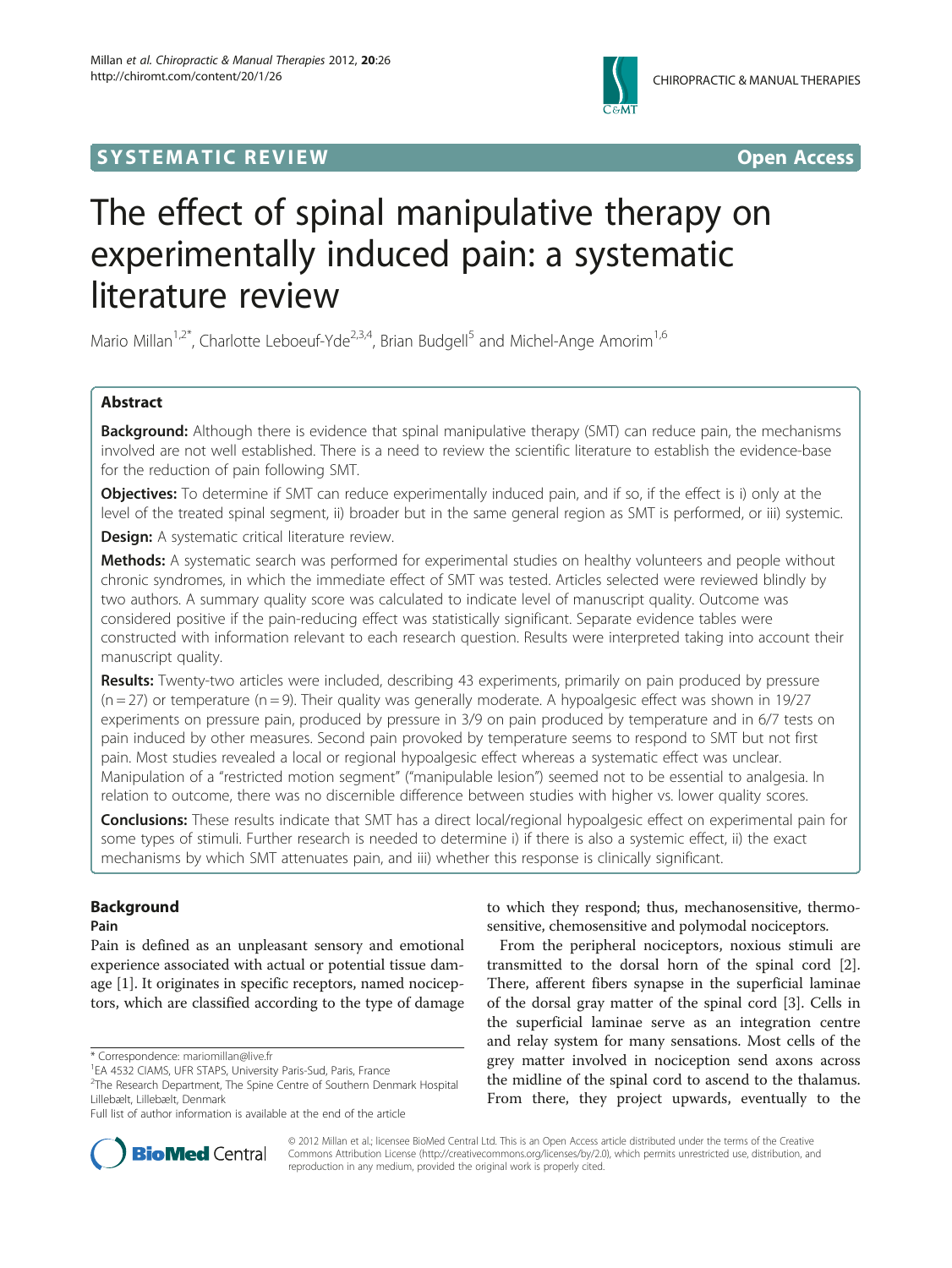cortex of the brain. However, impulses are not only transmitted to the cerebral cortex. There are also other pathways and mechanisms that may participate in analgesic influences at the spinal and supraspinal levels.

When a noxious stimulus occurs, there may be a "first pain", conducted by Aδ fibers, and a "second pain", due to temporal sensory summation (TSS) and conducted by nociceptive C-fibers. "First pain" is described as sharp and "pricking". The propagation of this stimulus is relatively quick and it is felt in a well-defined part of the body surface [[2\]](#page-20-0). "Second pain", which is transmitted more slowly, is often described as dull and aching, and it is poorly localized. This pain tends to last beyond the termination of an acute noxious stimulus. Sources, pathways, perception of and treatment of the two types of pain are very different [[4\]](#page-20-0).

#### Modulating pain

The infliction of pain is not always experienced in a linear manner according to the strength and nature of the stimulus. Pain sensations can be very different from one individual to another, and also intra-individual variations can occur, so that identical types of damage do not necessarily result in an identical amount and type of pain. One reason for this is that pain can be modulated, both to increase and decrease.

One modulating system, central sensitization, tends to increase pain sensation [[5\]](#page-20-0), particularly in people who have more long-lasting pain, making them more sensitive to "new" pain impulses than they would have been under normal circumstances.

Another endogenous modulating system is afferent or segmental inhibition, meaning that one external stimulus can block an ongoing pain sensation by having higher priority in reaching the brain [[4\]](#page-20-0).

Descending antinociceptive systems provide yet another modulating mechanism. These originate largely in the mesencephalon and have synaptic connections with neurons in the medulla and the spinal cord. This means that nociceptive information may be blocked or attenuated before it reaches higher centers [[6\]](#page-20-0). This system is also tightly connected to a descending pain facilitating pathway that has the same general sites of origin (mesencephalon and medulla) but with the opposite effect.

Finally, there are also other intrinsic mechanisms for physiological modulation of pain, such as subjective assessment and motivational-affective modulation [[7\]](#page-20-0), which act by raising pain thresholds via endogenous opioids and other substances. These mechanisms, at times, preferentially alter sensory and/or affective aspects of pain perception, and the associated modulation of pain-evoked neural activity occurs in limbic and/or sensory brain regions, suggesting multiple endogenous pain-modulating systems [[8\]](#page-20-0). Thus, pain can be increased or decreased by mere expectations or, even, abolished by feelings of, for example, fear.

#### Treating back pain with spinal manipulative therapy

Although back pain is common and frequently distressing, and many therapies have arisen to treat it, musculoskeletal pain remains difficult to diagnose and treat. Spinal manipulative therapy (SMT) is one common treatment for musculoskeletal pain. One class of SMT involves a highvelocity, low-amplitude (HVLA) manipulation frequently used by chiropractors. HVLA treatments are mechanical events. They cause slight momentary deformations of the spine and surrounding soft tissues, and often elicit a cracking sound thought to be brought about by cavitation of spinal facet joints [[9-11\]](#page-20-0). It is common to differentiate manipulation from mobilization. In the latter case, the joint is not taken beyond its passive limit. Rather mobilization can be described as a passive and perhaps repetitive stretch. Manipulation, on the other hand, carries the vertebrae beyond the normal physiological range of movement without exceeding the boundaries of anatomic integrity [[11](#page-20-0)]. However, the distinction between manipulation and mobilization is probably not that clear, and it has been shown that cavitation is not necessary for SMT to exert a clinical effect [[12](#page-20-0)-[16](#page-20-0)]. The term SMT can therefore be used to describe various types of manual therapy (MT).

### The possible mechanisms of spinal manipulative therapy in back pain

Clinical experience indicates that both HVLA and mobilization, and also other types of manual therapy (MT), can have an immediate effect on pain. The literature also suggests that SMT has a direct neurological pain-reducing effect, by evoking one or possibly several of the physiologic pain-modulating mechanisms described briefly above. Indeed, there could be a combination of mechanisms or a number of these acting on different causes of pain. In this article we shall concentrate on the possible direct effect of SMT on pain. There are three possible levels of this hypothesized direct effect of SMT on pain, i.e. local, regional or central.

#### Local pain reducing effect

One theory is that SMT would have a pain-reducing effect primarily at the level of the manipulation, i.e. at a specific spinal level. In all, this phenomenon would probably be the result of a mix of different mechanisms. For example, SMT may mechanistically act to decrease the sensitivity of the muscle spindles and/or the various segmental sites of a reflex pathway [\[17\]](#page-20-0).

#### Regional pain reducing effect

Another possibility is that SMT could have a regional effect, although still at the spinal level of the manipulative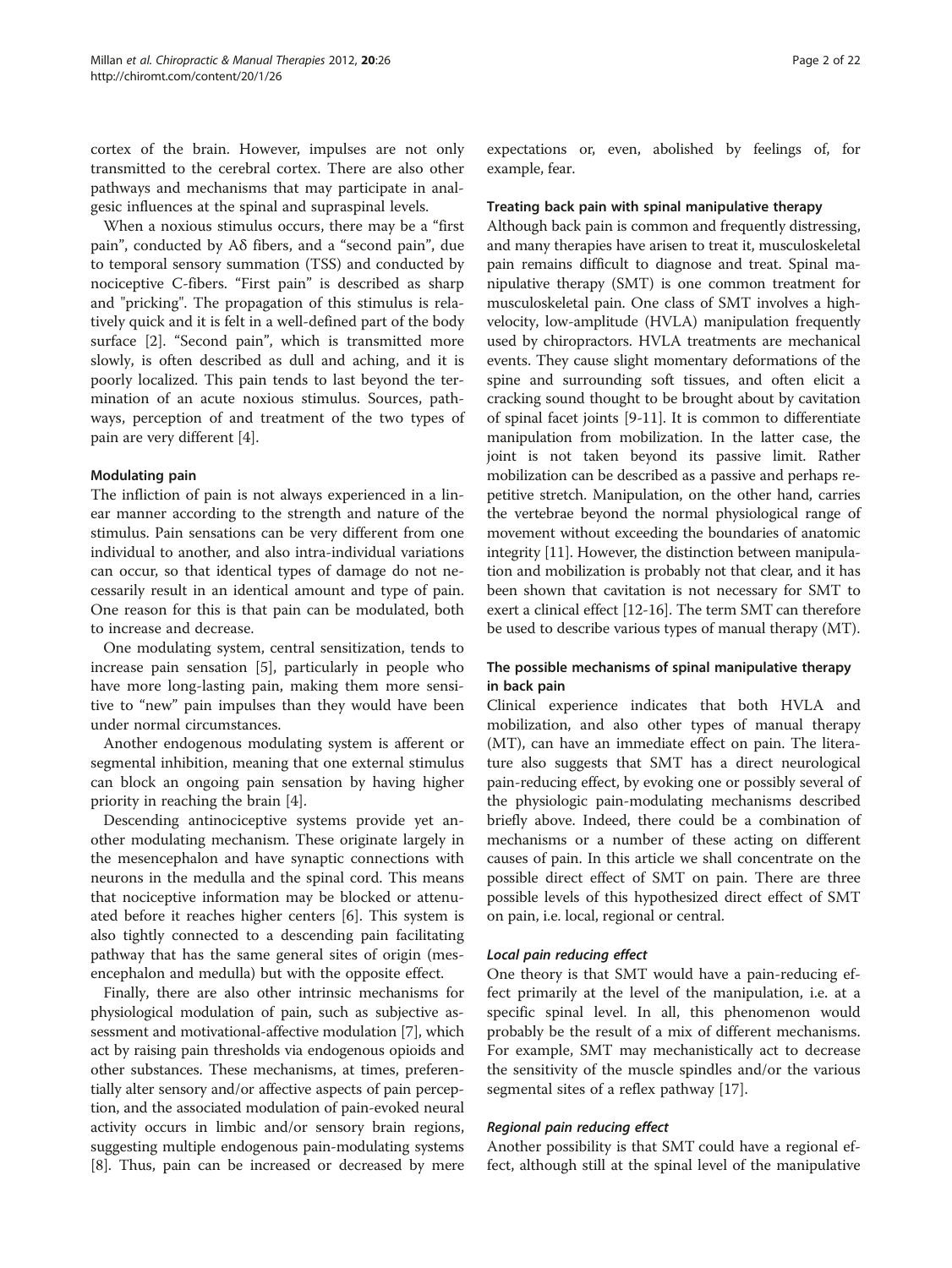input. Some authors suggest an effect on the dorsal horn of the spinal cord [[18\]](#page-20-0) or on the periaqueductal grey area [\[19](#page-20-0)-[21](#page-20-0)]. SMT is also thought to affect reflex neural outputs to both muscle and visceral organs by affecting both paraspinal muscle reflexes and motoneuron excitability [[22](#page-20-0)].

#### Central pain reducing effect

Recently, it has been hypothesized that SMT reduces the potential for central sensitization by inhibiting TSS ("second pain") [\[23](#page-20-0)]. One mechanism underlying the effects of SMT may be the ability of manipulation to alter central sensory processing by removing subthreshold mechanical or chemical stimuli from paraspinal tissues [\[22](#page-20-0)].

#### Conflicting literature

Also a comprehensive model of mechanisms of manual therapy in the treatment of musculoskeletal pain has been suggested [[24](#page-20-0)] consisting of a cascade of neurophysiological responses from the peripheral and central nervous systems which are then responsible for the clinical outcomes. In other words, the literature offers many possible mechanisms and combinations of mechanisms to explain the pain-reducing effect of SMT. In fact, there is a lot of information available in the literature on this topic. However, the literature is difficult to grasp and conflicting because it consists of a mixture of discussions, hypotheses, and studies employing different designs, methods and outcome variables. Therefore, there is a need for systematic and critical literature reviews in order to establish the evidence-base for various theories relating to the direct or indirect reduction of pain following SMT. A first step might be to establish the weight of evidence in relation to whether pain is indeed dampened by the application of SMT to the spinal structures.

#### Aims and objectives

Therefore, in this systematic critical literature review we shall examine the effect of spinal manipulation on experimentally induced pain in healthy study subjects concentrating on the possible direct effects of SMT on pain at three levels, i.e. local, regional or systemic. Because different types of pain may travel through different pathways, these were studied separately.

The specific research questions were:

- 1- Does SMT reduce pain provoked by pressure?
- 2- Does SMT reduce pain provoked by temperature?
- 3- Does SMT reduce pain provoked by methods other than pressure and temperature?
- 4- Does SMT reduce experimentally induced pain at the spinal segment where it is performed?
- 5- Does SMT reduce experimentally induced pain in the spinal region where it is performed?

6- Does SMT have a systemic (global) effect on experimentally induced pain?

#### **Methods**

In order to obtain answers to the questions above, we undertook a systematic critical literature review, which commenced with a systematic literature search of PubMed, Mantis, and the Cochrane Library using specific search terms. These search terms were: Spinal manipulation pain: ("manipulation, spinal"[MeSH Terms] OR ("manipulation"[All Fields] AND "spinal"[All Fields]) OR "spinal manipulation"[All Fields] OR ("spinal"[All Fields] AND "manipulation"[All Fields])) AND ("pain"[MeSH Terms] OR "pain"[All Fields]) ; Chiropractic manipulation pain: ("manipulation, chiropractic"[MeSH Terms] OR ("manipulation"[All Fields] AND "chiropractic"[All Fields]) OR "chiropractic manipulation"[All Fields] OR ("chiropractic"[All Fields] AND "manipulation"[All Fields])) AND ("pain"[MeSH Terms] OR "pain"[All  $_{\rm Fields)}$  ; Spinal manipulation experimental pain:  $_{\rm (Tmanipula-}$ tion, spinal"[MeSH Terms] OR ("manipulation"[All Fields] AND "spinal"[All Fields]) OR "spinal manipulation"[All Fields] OR ("spinal"[All Fields] AND "manipulation"[All Fields])) AND experimental[All Fields] AND ("pain"[MeSH Terms] OR "pain"[All Fields]) ; and Chiropractic manipulation experimental pain: ("manipulation, chiropractic"[MeSH Terms] OR ("manipulation"[All Fields] AND "chiropractic"[All Fields]) OR "chiropractic manipulation"[All Fields] OR ("chiropractic"[All Fields] AND "manipulation"[All Fields])) AND experimental[All Fields] AND ("pain"[MeSH Terms] OR "pain"[All Fields]).

Inclusion and exclusion criteria (see Additional file [1](#page-20-0)) were applied by the first author to the titles and abstracts of the studies identified in the search. Once most selected articles were retrieved, a citation search was made based on the retrieved articles' reference lists. All articles selected were reviewed separately by two different authors blinded to each other's evaluations. Each author separately extracted data from every article according to a checklist. Data were later compared in order to minimize extraction errors. The fourth author would arbitrate any disagreement between the two reviewers. An ongoing search was performed until December 31, 2011 and the review process was repeated when new articles were found.

A table was constructed in order to describe the selected articles, as shown in Table [1.](#page-3-0)

Articles are presented consecutively by year of publication and identified by a number corresponding to its reference in the first column of each table. As we were unable to locate a suitable quality check-list for this type of research, a second set of criteria was developed in order to evaluate the quality and risk of bias in this type of research. We designed this checklist based on concepts presented in the PRISMA statement [\[25\]](#page-20-0), the CONSORT statement [[26\]](#page-21-0) and Cochrane guidelines [[27](#page-21-0)] bearing in mind that there can be no general recipe for such work, as review procedures have to be topic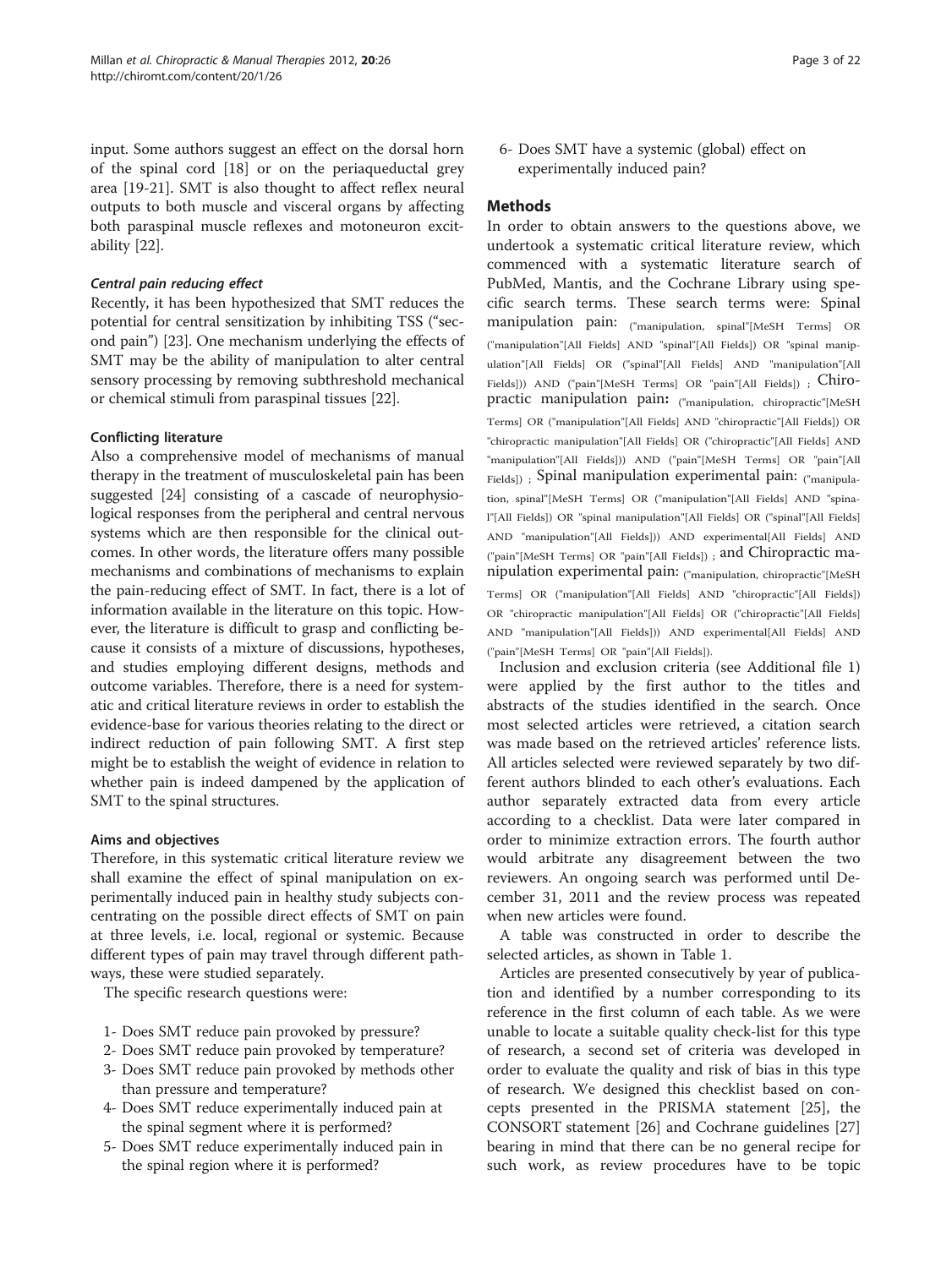# <span id="page-3-0"></span>Table 1 Descriptive items used in a systematic critical literature review on the effect of SMT on pain

| Reference | Year                                                                                           | <b>Authors</b>                                                                                                                                          | <b>Title</b>                                                                                                                                                               | Location   | Setting                          | $n^{\circ}$ of<br>subjects | $n°$ males   |
|-----------|------------------------------------------------------------------------------------------------|---------------------------------------------------------------------------------------------------------------------------------------------------------|----------------------------------------------------------------------------------------------------------------------------------------------------------------------------|------------|----------------------------------|----------------------------|--------------|
| $[37]$    | 2011                                                                                           | Josue Fernández-Carnero.<br>Joshua A. Cleland and<br>Roy La Touche Arbizu                                                                               | Examination of motor and hypoalgesic effects of<br>cervical vs thoracic spine manipulation in patients with<br>lateral epicondyalgia: a clinical trial.                    | Spain      | University                       | 18?                        | 8            |
| $[42]$    | 2011                                                                                           | V. Maduro de Camargo,<br>F. Alburguergue-Sendín,<br>F. Bérzin, Vinicius Cobos Stefanelli,<br>D. P. Rodrigues de Souza and<br>C. Fernández-de-las-Peñas. | Immediate effects on electromyographic activity and<br>pressure pain thresholds after a cervical manipulation<br>in mechanical neck pain: a randomized controlled trial.   | Brazil     | University                       | 37                         | 21           |
| $[23]$    | 2011                                                                                           | Mark D. Bishop, Jason M. Beneciuk,<br>Steven Z. George;                                                                                                 | Immediate reduction in temporal sensory summation<br>after thoracic spinal manipulation.                                                                                   | <b>USA</b> | University                       | 90                         | 24           |
| $[28]$    | 2010                                                                                           | Benjamin Soon, Annina B. Schmid,<br>Elias J. Fridriksson, Elizabeth Gresslos,<br>Philip Cheong and Anthony Wright;                                      | A crossover study on the effect of cervical mobilization<br>on motor function and pressure pain threshold in<br>pain-free individuals.                                     | Australia  | University                       | 24                         | 13           |
| $[29]$    | 2010                                                                                           | Oliveira-Campelo NM,                                                                                                                                    | The immediate effects of atlanto-occipital joint manipulation                                                                                                              | Spain      | Osteopathic school               | 122                        | 31           |
|           | Rubens-Rebelatto J, Martín-Vallejo FJ,<br>Alburquerque-Sendí N F,<br>Fernández-de-Las-Peñas C. |                                                                                                                                                         | and suboccipital muscle inhibition technique on active<br>mouth opening and pressure pain sensitivity over latent<br>myofascial trigger points in the masticatory muscles. | Brazil     | and university                   |                            |              |
| $[44]$    | 2010                                                                                           | Elaine Willett, Clair Hebron and<br>Oliver Krouwel                                                                                                      | The initial effects of different rates of lumbar mobilizations<br>on pressure pain thresholds in asymptomatic subjects.                                                    | <b>UK</b>  | University                       | 30                         | 8            |
| $[38]$    | 2009                                                                                           | P. Mansilla-Ferragut,                                                                                                                                   | Immediate effects of atlanto-occipital joint                                                                                                                               | Spain      | Osteopathic school               | 37                         | $\mathbf{0}$ |
|           |                                                                                                | C. Fernández-de-las Peñas.<br>F Alburquerque-Sendin, J. A. Cleland<br>and JJ Boscá-Gandia                                                               | Manipulation on active mouth opening and pressure pain<br>sensitivity in women with mechanical neck pain.                                                                  |            |                                  |                            |              |
| $[30]$    | 2009                                                                                           | Oliver Thomson, Lesley Haig,<br>Hazel Mansfield                                                                                                         | The effects of high-velocity low-amplitude thrust<br>manipulation and mobilization techniques on pressure pain                                                             | Sweden     | Stockholm College<br>Osteopathic | 50                         | 29           |
|           |                                                                                                |                                                                                                                                                         | threshold in the lumbar spine.                                                                                                                                             | <b>UK</b>  | School British College           |                            |              |
| $[43]$    | 2009                                                                                           | Oliver Krouwel, Clair Hebron, Elaine Willett                                                                                                            | An investigation into the potential hypoalgesic effects of<br>different amplitudes of PA mobilizations on the lumbar<br>spine as measured by pressure pain thresholds.     | UK         | University                       | 30                         | 9            |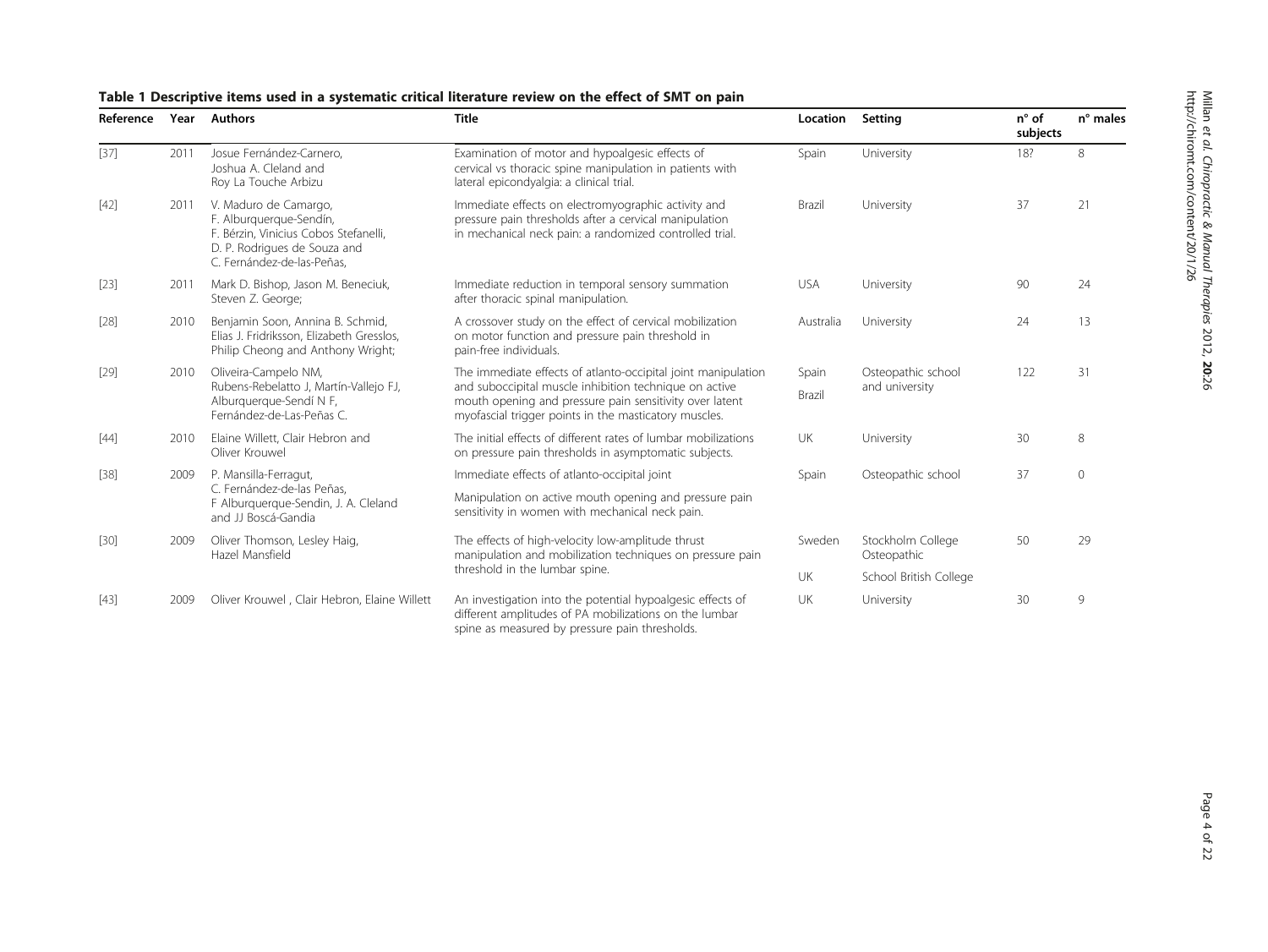| ttp://chiromr.com/content/20/1/26 | s<br>P<br>lan et dl. Chiropractic & Manual Therapies 2012, 20:26 |
|-----------------------------------|------------------------------------------------------------------|
|-----------------------------------|------------------------------------------------------------------|

|  |  | Table 1 Descriptive items used in a systematic critical literature review on the effect of SMT on pain (Continued) |  |  |
|--|--|--------------------------------------------------------------------------------------------------------------------|--|--|
|--|--|--------------------------------------------------------------------------------------------------------------------|--|--|

| Reference Year Authors |      |                                                                                                                 | <b>Title</b>                                                                                                                                                            | <b>Location Setting</b> |                                               | $n^{\circ}$ of<br>subjects | $n°$ males     |
|------------------------|------|-----------------------------------------------------------------------------------------------------------------|-------------------------------------------------------------------------------------------------------------------------------------------------------------------------|-------------------------|-----------------------------------------------|----------------------------|----------------|
| $[18]$                 | 2009 | Joel E. Bialosky, Mark D. Bishop,<br>Michael E. Robinson, Giorgio Zeppieri Jr,<br>Steven Z. George              | Spinal manipulative therapy has an immediate effect on<br>thermal pain sensitivity in people with low back pain:<br>a randomized controlled trial.                      | <b>USA</b>              | University                                    | 36                         | 10             |
| $[19]$                 | 2008 | J. Fernández-Carnero.<br>Cesar Fernández-de-las-Peñas, and<br>Joshua A. Cleland                                 | Immediate hypoalgesic and motor effects after a single<br>cervical manipulation in subjects with lateral epicondyalgia.                                                 | Spain<br><b>USA</b>     | Universities and<br>Osteopathic school Madrid | 10 <sup>2</sup>            | 5              |
| $[39]$                 | 2008 | C. Fernández-de-las-Peñas, C. Alonso-Blanco,<br>J. A. Cleland, C. Rodriguez-Blanco<br>and F.Alburguergue-Sendin | Changes in pressure pain thresholds over C5-C6<br>zygapophyseal joint after a cervicothoracic junction<br>manipulation in healthy subjects.                             | Spain<br><b>USA</b>     | Universities and<br>Osteopathic school Madrid | 30                         | 13             |
| $[20]$                 | 2007 | M. Ruiz-Sáez, C. Fernández-de-las-Peñas,<br>C. Rodriguez Blanco, R. Martinez-Segura<br>and R. Garcia-León       | Changes in pressure pain sensitivity in latent myofascial trigger<br>points in the upper trapezius muscle after a cervical spine<br>manipulation in pain-free subjects. | Spain                   | Osteopathic school                            | 72                         | 27             |
| $[31]$                 | 2007 | Fernández-de-las-Peñas C,<br>Pérez-de-Heredia M. Brea-Rivero M.<br>Miangolarra-Page JC.                         | Immediate effects on pressure pain threshold following a<br>single cervical spine manipulation in healthy subjects.                                                     | Spain                   | Universities                                  | 15                         | $\overline{7}$ |
| $[34]$                 | 2007 | Hamilton L, Boswell C, Fryer G                                                                                  | The effects of high-velocity, low-amplitude manipulation<br>and muscle energy technique on suboccipital tenderness.                                                     | Australia               | University                                    | 90                         | 29             |
| $[36]$                 | 2006 | George SZ, Bishop MD, Bialosky JE,<br>Zeppieri G Jr, Robinson ME.                                               | Immediate effects of spinal manipulation on thermal<br>pain sensitivity: an experimental study.                                                                         | <b>USA</b>              | University                                    | 60                         | 20             |
| $[40]$                 | 2004 | P.Mohammadi, A. Gonsalves, Chris Tsai,<br>T. Hummel and Thomas Carpenter                                        | Areas of capsaicin-induced secondary hyperalgesia and<br>allodynia are reduced by a single chiropractic adjustment:<br>preliminary study.                               | <b>USA</b><br>Germany   | Universities                                  | 20                         | 14             |
| $[35]$                 | 2004 | Fryer G, Carub J, McIver S.                                                                                     | The effect of manipulation and mobilization on pressure pain<br>thresholds in the thoracic spine.                                                                       | Australia               | University                                    | 96                         | 39             |
| $[21]$                 | 2001 | M. Sterling, G. Jull, A. Wright                                                                                 | Cervical mobilization: concurrent effects on pain, sympathetic<br>nervous system activity and motor activity.                                                           | Canada                  | University                                    | 30                         | 14             |
| $[32]$                 | 1998 | Bill Vicenzino, David Collins<br>and Anthony Wright                                                             | An investigation of the Interrelationship between manipulative<br>therapy-Induced hypoalgesia and sympathoexcitation.                                                   | Australia               | University                                    | 24                         | 11             |
| $[33]$                 | 1996 | Bill Vicenzino, David Collins<br>and Anthony Wright                                                             | The initial effects of a cervical spine manipulative physiotherapy<br>treatment on the pain and dysfunction of lateral epicondyalgia.                                   | Australia               | University                                    | 15                         | $\overline{7}$ |
| $[41]$                 | 1984 | Terrett AC, Vernon H.                                                                                           | Manipulation and pain tolerance. A controlled study of the<br>effect of spinal manipulation on paraspinal cutaneous pain<br>tolerance levels.                           | Canada                  | Chiropractic college                          | 50                         | $\overline{?}$ |

 $T<sup>o</sup> = temperature.$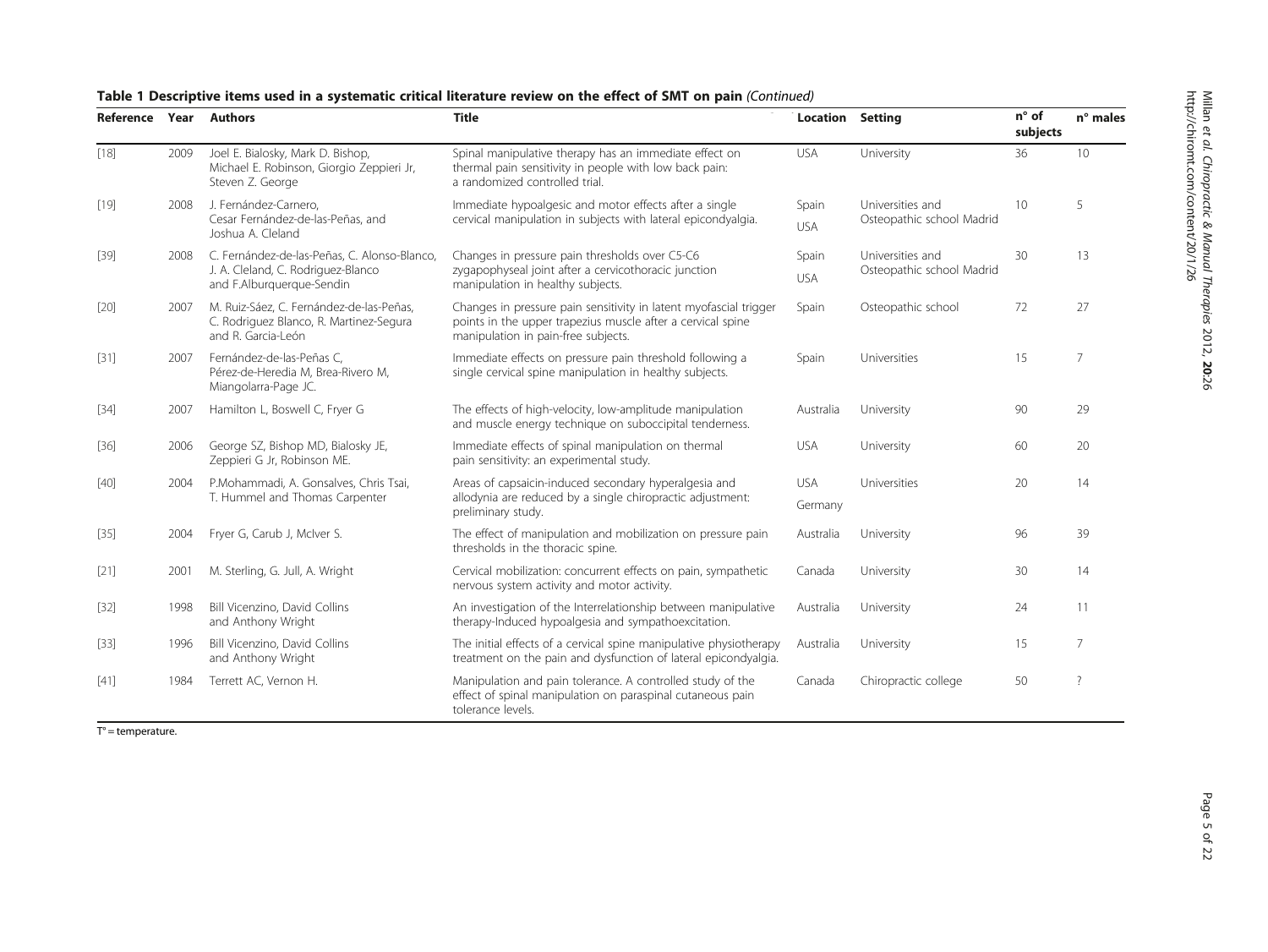| n° females | Ages                 | <b>Treatment groups</b>             | How was pain<br>produced | How was pain<br>measured     | When was pain<br>measured | Description of<br>study subjects | Approval<br>ethics<br>committee |
|------------|----------------------|-------------------------------------|--------------------------|------------------------------|---------------------------|----------------------------------|---------------------------------|
| 9          | 44.8 SD, 9.2 (30-60) | - Cervical manipulation             | Pressure                 | Electronic digital algometer | Before and after          | Faculty of the                   | Yes                             |
|            |                      | - Thoracic manipulation             |                          |                              |                           | Health Science                   |                                 |
| 16         | $18 - 42$            | $-$ SMT C5-C6                       | Pressure                 | Analogue algometer           | Before and after          | University workers               | Yes                             |
|            |                      | - Control                           |                          |                              |                           |                                  |                                 |
| 66         | $22.9 + -2.7$        | - SMT                               | T° and pressure          | Algometer                    | Before and                | Students                         | <b>No</b>                       |
|            |                      | - Cervical exercises                |                          |                              | Immediately after         |                                  |                                 |
|            |                      | - Control                           |                          |                              |                           |                                  |                                 |
| 11         | $34 + (-12)$         | - Mobilization                      | Pressure                 | Digital algometer            | Before and after          | Students                         | Yes                             |
|            |                      | - Manual contact control            |                          |                              |                           |                                  |                                 |
|            |                      | - Control                           |                          |                              |                           |                                  |                                 |
| 91         | 18-30                | - Manipulation                      | Pressure                 | Mechanical algometer         | Before and 2 min          | Students                         | Yes                             |
|            |                      | - Soft tissue                       |                          |                              | post treatment            |                                  |                                 |
|            |                      | - Control                           |                          |                              |                           |                                  |                                 |
| 22         | 33.05 (18-57)        | $-2 Hz$                             | Pressure                 | Electronic algometer         | Base                      | 11 naive physiotherapists        | Yes                             |
|            |                      | $-1$ Hz                             |                          |                              | $+48h$                    | 19 non naive                     |                                 |
|            |                      | - Quasi stable                      |                          |                              | $+48h$                    |                                  |                                 |
| 37         | $35 + (-8)$          | - SMT                               | Pressure                 | Mechanical algometer         | Before and after          | Volunteers, general              | Yes                             |
|            |                      | - Control                           |                          |                              |                           | population                       |                                 |
| 21         | 27                   | - unilateral HVLAT                  | Pressure                 | Pressure algometer           | Before and after          | Students                         | Yes                             |
|            |                      | - Spinal lumbar mobilization        |                          |                              |                           |                                  |                                 |
|            |                      | - Sham laser procedure              |                          |                              |                           |                                  |                                 |
| 21         | 26,43 (SD 4,92)      | - Large oscillation (force applied) | Pressure                 | Digital algometer            | Baseline before           | 13/30 physiotherapy              | Yes                             |
|            |                      | - Small oscillation quasi static    |                          |                              | and + 24, + 24            | naives                           |                                 |
| 26         | 32.38 (12.63)        | - SMT                               | $T^{\circ}$              | Numerical scale              | Before and                | Students with low                | No                              |
|            |                      | - Biking                            |                          |                              | Immediately after         | back pain                        |                                 |
|            |                      | - Back extension exercise           |                          |                              |                           |                                  |                                 |
| 5          | 42 (SD6)             | - Manipulative session              | T° and pressure          | Electronic algometer         | Before and after          | Patients                         | Yes                             |
|            |                      | - Manual contact intervention       |                          |                              |                           |                                  |                                 |

# Table 1 Descriptive items used in a systematic critical literature review on the effect of SMT on pain (Continued)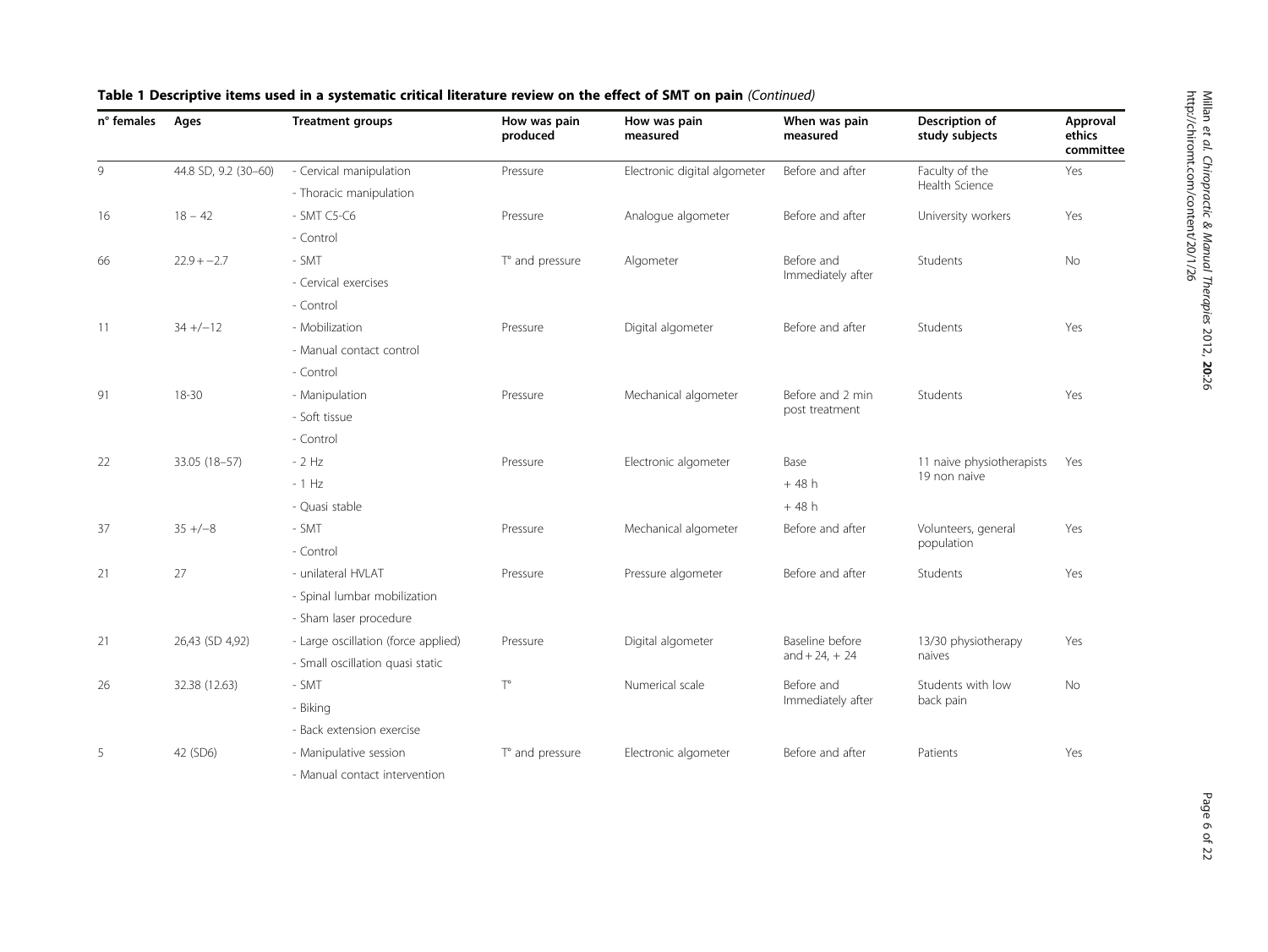| n° females | Ages            | <b>Treatment groups</b>                | How was pain<br>produced | How was pain<br>measured | When was pain<br>measured          | <b>Description of</b><br>study subjects | Approval<br>ethics<br>committee |
|------------|-----------------|----------------------------------------|--------------------------|--------------------------|------------------------------------|-----------------------------------------|---------------------------------|
| 17         | 26 (SD 5)       | - Manipulative thrust right side C7-T1 | Pressure                 | Algometer                | Before and after                   | General population                      | Yes                             |
|            |                 | - Manipulative thrust left side C7-T1  |                          |                          |                                    |                                         |                                 |
|            |                 | - Sham-manual procedure                |                          |                          |                                    |                                         |                                 |
| 46         | 31 (SD10)       | - Manipulative                         | Pressure                 | Mechanical algometer     | Baseline before                    | Volunteers, general                     | Yes                             |
|            |                 | - Sham-manual                          |                          |                          | 1, 5 and 10 min after              | population                              |                                 |
| 8          | $21 + -2$       | - Manipulation                         | Pressure                 | Mechanical algometer     | Before 5 min<br>after intervention | Students                                | Yes                             |
|            |                 | - Placebo                              |                          |                          | 3 sessions separated               |                                         |                                 |
|            |                 | - Control                              |                          |                          | by 48 h                            |                                         |                                 |
| 61         | $23 + (-5)$     | - SMT (CO- $C1$ )                      | Pressure                 | Electronic algometer     | Before and after                   | Students                                | Yes                             |
|            |                 | - Muscle energy technique              |                          |                          |                                    |                                         |                                 |
|            |                 | - Control                              |                          |                          |                                    |                                         |                                 |
| 40         | 24.03(SD 3.2°   | - SMT                                  | $T^{\circ}$              | Medoc neurosensory       | Before and 5 min after             | Students                                | Yes                             |
|            |                 | - Lumbar ext exercise                  |                          | analyzer                 |                                    |                                         |                                 |
|            |                 | - Bicycle riding                       |                          |                          |                                    |                                         |                                 |
| 6          | $27(21-37)$     | - SMT                                  | Cutaneous capsaicin      | Visual Analogue Scale    | Before and 20 min                  | Healthy volunteers,                     | Yes                             |
|            |                 | - Non-SMT                              |                          |                          | after after                        | mostly naive to SMT                     |                                 |
| 57         | 19-34           | $-$ SMT T2-T4                          | Pressure                 | Electronic algometer     | Before and after                   | Students                                | Yes                             |
|            |                 | - Mobilisation                         |                          |                          |                                    |                                         |                                 |
|            |                 | - Control                              |                          |                          |                                    |                                         |                                 |
| 16         | 35.7 (SD 14.92) | - SMT                                  | Pressure / T°            | Visual Analogue Scale,   | Before and after                   | Patients pain                           | Yes                             |
|            |                 | - Placebo                              |                          | electronic algometer     |                                    | $+3$ months $C5/6$                      |                                 |
|            |                 | - Control                              |                          |                          |                                    |                                         |                                 |
| 13         | 49.0 (27-70)    | - Mobilization C5-C6                   | Pressure / T°            | Visual Analogue Scale,   | Before and after                   | Patients epicond                        | Yes                             |
|            |                 | - Manual contact placebo               |                          | digital algometer        |                                    | $6.2 +/- 5.1$ months                    |                                 |
|            |                 | - Nothing                              |                          |                          |                                    |                                         |                                 |
| 8          | $44 + (-2)$     | - Treatment                            | Pressure                 | Visual Analogue Scale    | Before and after                   | Patients epicond                        | Yes                             |
|            |                 | - Placebo                              |                          | digital algometer        |                                    | $8 +/- 2$ months                        |                                 |
|            |                 | - Control                              |                          |                          |                                    |                                         |                                 |
|            | 28.6            | - Thoracic manipulation                | Electrical induction     | Thresholds               | Before and after                   | Chiropractic students                   | No                              |
|            |                 | - Control group                        |                          |                          |                                    |                                         |                                 |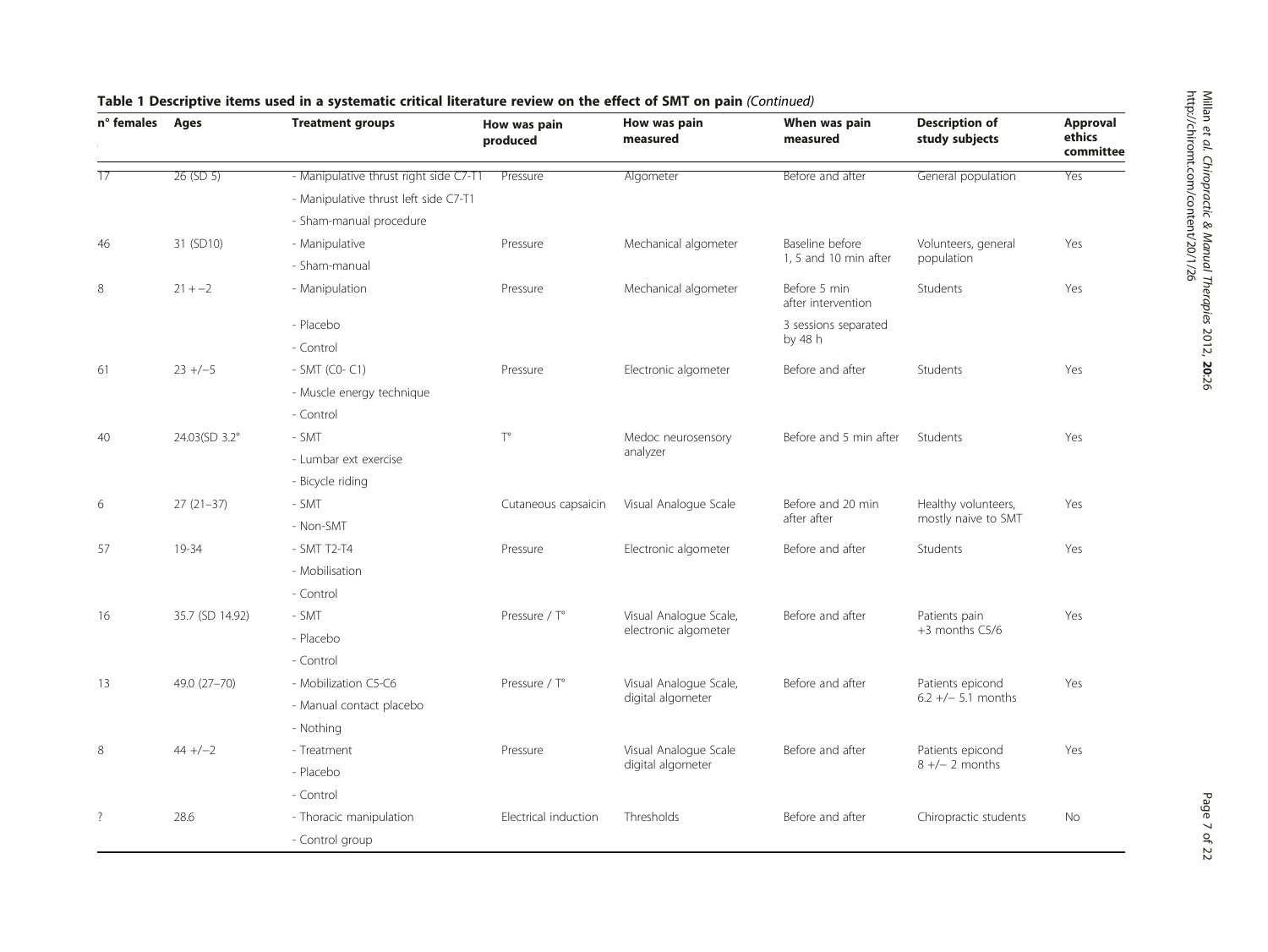specific. The items selected for the quality checklist and their rationale have been described in Additional file [2](#page-20-0). The risk of bias was assessed following the criteria suggested by the method guidelines for systematic reviews of trials of treatments for neck and back pain by Furlan et al [\[27](#page-21-0)] (see items 1, 2, 4, 6, 9, and 11 in Additional file [2](#page-20-0)). Additional items were mainly adapted from PRISMA [\[25](#page-20-0)] (see items 3, 5, 7, 8, 10, 12, and 13). Finally, the outcomes were noted for each experiment as a positive effect, negative effect, or no effect.

### Classifying articles by their quality

Each article selected was checked for each quality item. By consensus, we decided to give one point for every criterion, except for the 4 items that we considered as most important: a- unbiased/blind/naïve study subjects (item 1), b- random allocation (item 3), c- blinded assessment (item 9), and d- losses and exclusions (item 11). Each of these was assigned two points.

A summary quality score was calculated but no cutoffpoint was defined for acceptable or unacceptable level of quality. This allowed us (and the readers) to use the quality scores and the information on each individual quality item as a guide for whether articles would be considered more or less credible. In other words, the quality assessment was meant to be flexible.

A post hoc comparison was made between results of the two quality scores (the total score and the score for the most important criteria). Using thresholds set at 12/ 18 and 4/8 points, respectively, the distributions of studies with positive and non-positive outcomes were compared for the two scales and in relation to whether the studies were of higher or lower quality.

### Data synthesis

The data tables were used, in a systematic fashion, to obtain answers to our research questions. This was done by highlighting relevant information to facilitate a visual representation (green = positive outcome, red = nonpositive outcome) to make interpretation easier. Finally, studies were sorted in descending order starting with those with the highest total quality score out of 18. Results were thereafter interpreted and reported in a narrative fashion. If high and low quality studies generally obtained similar outcomes, we assumed that the poorer quality studies provided supporting evidence for the better studies. If, however, it was mainly the poorer quality studies which obtained positive findings, particularly if the assessors were not blinded or the study subjects could have been biased, then we would be more cautious in our interpretation of the results.

Because we decided not to use a scoring system to establish level of quality, we have not defined discrete levels of evidence.

#### Results

In all, 1279 titles satisfying the inclusion criteria were identified in the initial PubMed search. Other database search results were as follows: a- Spinal manipulation pain: 1276 results in Pubmed, 10 in Mantis and 9 Cochrane Reviews. b- Chiropractic manipulation pain: 806 results in Pubmed, 2 in Mantis and 5 Cochrane Reviews. c- Spinal manipulation experimental pain: 63 results in Pubmed, 0 in Mantis and 13 Cochrane Reviews. d- Chiropractic manipulation experimental pain: 28 results in Pubmed, 0 in Mantis and 0 Cochrane Reviews. Only 5 articles were added after an additional search of reference lists.

All articles found in the Mantis and Cochrane databases were already identified via the Pubmed searches. Of the 1279 references, 116 were retrieved in full text for further scrutiny.

#### Description of studies

Upon scrutinizing the full texts, 22 articles were found to fulfill the inclusion criteria. They described 43 experiments: 27 with pain produced by pressure, 9 by temperature, 3 by capsaicin, 2 examined spontaneous pain, 1 used a stretch test to produce pain and 1 used electrically induced pain. All were controlled trials published in English. Detailed information is presented in Table [1](#page-3-0) and briefly summarized below.

Three research groups were responsible for 13 publications. They did not seem to have repeatedly used the same study samples but appeared to have reported on different study populations for the various studies. In most cases  $(n = 18)$ , experiments were carried out totally or partially in universities. The number of subjects ranged from 10 to 122. Six articles used patients as study subjects; most of the others included non-clinical populations, often students. There were no studies with animals fulfilling our inclusion criteria.

Most of experiments  $(n = 20)$  used external control groups. Twelve of them used three groups: a treatment, a placebo and a control group in which no action was taken - noted in tables as "nothing" (studies [[21,23,](#page-20-0)[28-35\]](#page-21-0)). Studies [\[18](#page-20-0)[,36\]](#page-21-0) used bicycle exercise as their control activity. Seven studies ([[19,20](#page-20-0)[,37](#page-21-0)-[41\]](#page-21-0)) used a sham procedure as their control treatment, whereas study [\[42](#page-21-0)] compared the treatment group to a control group without a sham procedure. Two studies used only internal control groups; [\[43](#page-21-0)] and [\[44](#page-21-0)] compared three different types of mobilization.

### Data synthesis: Quality of studies

There were no disagreements between reviewers on the scoring of the manuscripts based on the checklists. Table [2](#page-9-0) summarizes the quality items for each article. The quality and risk of bias assessment of studies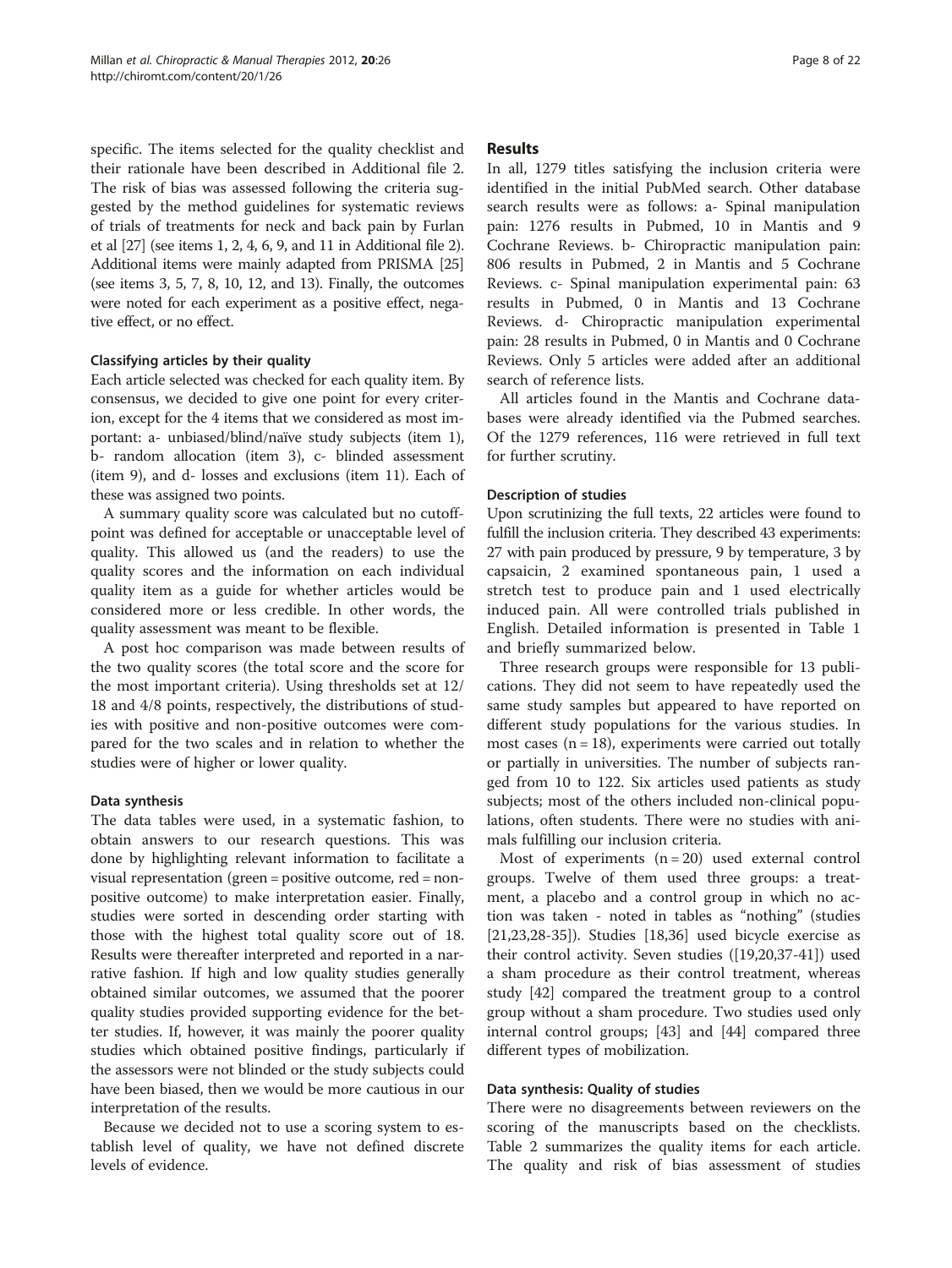reviewed revealed them to be relatively homogeneous, with the summary scores ranging between 8 and 16 out of 18 points, with mean and median summary scores of 12.2 and 13, respectively.

Of the various quality items that we scrutinized, all studies fulfilled the criteria on the validity of the outcome variable, all had measured the pain before and after the intervention, all had provided some estimate of the results in tables, graphs or text, and all had tested their results for statistical significance. The ANOVA was used for factorial designs in all studies in order to test how variables interacted or combined.

Other checklist items were not always fulfilled. Of the four quality criteria that we considered particularly important, namely unbiased/blind/naïve study subjects (item 1), random allocation (item 3), blinded assessment (item 9), and losses and exclusions (item 11), the first two were commonly satisfied (in 15 and 17 papers, respectively), whereas using unbiased/blind/naïve study subjects and accounting for losses and exclusions were ignored in many studies (present in 7 and 5, respectively). Five of the reviewed articles ([[18](#page-20-0),[23](#page-20-0)[,36,43,44](#page-21-0)]) should be considered with care since their assessments of outcomes were not blinded.

Seven articles did not mention if the allocation of study subjects to each group was randomized. As it was not our intention to penalize unfairly articles that used a randomized allocation without mentioning it, we identified the numbers of individuals in each group in these reports (see Table [3\)](#page-12-0). Articles [[19](#page-20-0),[32](#page-21-0),[33](#page-21-0)] did not provide the number of subjects in each experimental group. The others (except [\[30](#page-21-0)]) showed a more even distribution than one could expect with a proper randomization procedure. We therefore assumed that the fact that authors did not discuss the randomization procedure, in most cases, reflected the fact that it had not occurred.

In our review, we did not set a threshold for acceptable/ unacceptable quality but displayed the articles in descending order from the highest to the lowest score. Nevertheless, in Table [2](#page-9-0)a, we compared the spread of articles when using the total score (18 point scale, see Table [2](#page-9-0)) and the scale based on four high-priority items (8 point scale, see Table [2b](#page-9-0)). With levels of "acceptance" provisionally set at 12/18 and 4/8, respectively, all articles, with one exception, obtained the same classification of acceptable or not, regardless of the system used. We interpreted this concordance as a confirmation of the robustness of the quality and risk of bias assessment.

In addition to the quality issues identified in this review, the authors themselves have in some instances discussed the limitations of their own studies (see Table [4](#page-13-0)).

A meta-analysis was not attempted because the heterogeneity of studies on pain provoking methods, units of measurements, areas of the body where experiments were performed, and local, regional of systemic assessments of the effects of SMT.

#### Data synthesis: Answers to research questions

Herein, each research question is dealt with one at a time, and for each, we refer to a table summarizing the results in order of quality of the study. If one study contains several experiments, they have all been reported individually in the appropriate section of the review. Table [5](#page-14-0) presents studies grouped by their results, showing in the upper panels those that presented a hypoalgesic action and, in the lower panels, those that did not. Papers are also separated by the research question, i.e. local, regional or systemic effect. Table [6](#page-16-0) summarizes for each article the effect of SMT on pain, the site where SMT was performed and the location of the pain. This table also shows values reported, whether the effect was local, regional or systemic, whether the effects were ipsilateral or contralateral, whether an effect occurred above or below the site of manipulation, and the type of pain induced.

In the majority of experiments (28/43), SMT reduced pain. Outcomes were not dependent on whether quality scores were high or low. These studies demonstrate a clear hypoalgesic effect of SMT (see Table [5](#page-14-0)a). For specific results, see below.

- 1. Does SMT reduce experimentally induced pain provoked by pressure? There were 27 experiments performed on pressure pain. Nineteen of these showed manipulation to increase pressure pain thresholds (PPT). There was no obvious link between the reported polarity of the effect and the quality of the studies. Changes produced by SMT were in general statistically significant. Differences in PPT values (before/after SMT), when reported as percentages ranged between 4.8% (in [\[28\]](#page-21-0)) and 44.2% (in [[19](#page-20-0)]). Other units of measurement were also used making it difficult to summarize with a single parameter the size of the effect. For detailed information, see Tables [6](#page-13-0) and Additional file [3](#page-20-0).
- 2. Does SMT reduce experimentally induced pain provoked by temperature? There were 9 experiments on pain induced by temperature, only 3 of which showed a hypoalgesic action for SMT: studies [\[18,23](#page-20-0)[,36\]](#page-21-0) found that SMT relieves pain provoked by temperature and therefore transmitted by C-fibers. The other experiments  $(n = 6)$  did not show significant differences in relation to SMT. Three of these tested first pain (Aδ fiber system) and the other three tested TSS (C-fiber system). There was no obvious link with the quality of studies. For values and detailed information, see Table [6](#page-13-0) and Additional file [4](#page-20-0).
- 3. Does SMT reduce experimentally induced pain provoked by methods other than pressure and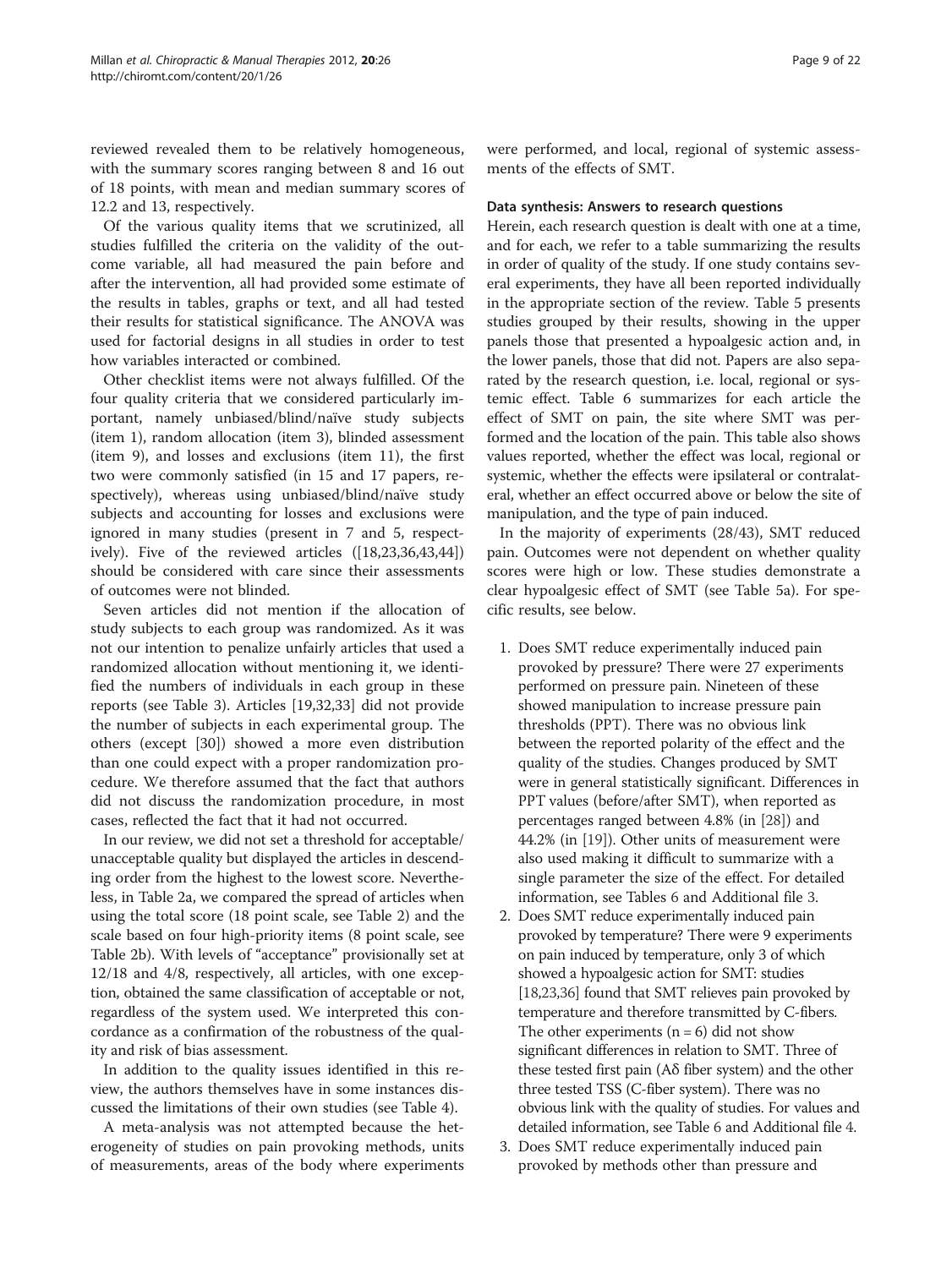| Article | Is the<br>assessment<br>blinded? |                       | Is there a control<br>on psychological<br>characteristics<br>of subjects? |                     | The validity of the<br>outcome variable:                                                                      |                      | When was it<br>measured?                                  |              | Is the random<br>procedure<br>mentioned? |                | Number of<br>experiments<br>$(pain + SMT)$ |              | Study<br>subjects:                                                                                                   |
|---------|----------------------------------|-----------------------|---------------------------------------------------------------------------|---------------------|---------------------------------------------------------------------------------------------------------------|----------------------|-----------------------------------------------------------|--------------|------------------------------------------|----------------|--------------------------------------------|--------------|----------------------------------------------------------------------------------------------------------------------|
|         | $Yes = 2 pts$<br>$No = 0$ point  | Points                | $Yes = 1 point$<br>$No = 0$ point                                         | Points              | Pilot study = $1$ pts<br>or , Ref are<br>given $= 1$ pt or, it's<br>reproducible = $1$ pt<br>Nothing $= 0$ pt | Points<br>(max 1 pt) | before and<br>$after = 1 point$<br>only after $= 0$ point | Points       | $Yes = 2 pts$<br>$No = 0$ point          | Points         | $> 1 = 1$ point<br>$1 = 0$ point           | Points       | Naive to tx and blind<br>$(sham manip) = 2 pts$<br>Naive or $blind = 1$ point<br>Not naive and not<br>$blind = 0$ pt |
| $[39]$  | Yes                              | $\overline{2}$        | No                                                                        | $\circ$             | Ref given                                                                                                     |                      | Before and after                                          | $\mathbf{1}$ | Yes                                      | $\overline{2}$ | 3                                          | 1            | Blind                                                                                                                |
| $[21]$  | Yes                              | $\overline{2}$        | No                                                                        | 0                   | Reproducible                                                                                                  |                      | Before and after                                          | $\mathbf{1}$ | Yes                                      | $\overline{2}$ | 3                                          | $\mathbf{1}$ | Naive and blind                                                                                                      |
| $[31]$  | Yes                              | $\overline{2}$        | No                                                                        | 0                   | Ref given                                                                                                     |                      | Before and after                                          | $\mathbf{1}$ | Yes                                      | $\overline{2}$ | 3                                          |              | Blind                                                                                                                |
| $[42]$  | Yes                              | $\mathbf{2}^{\prime}$ | No                                                                        | $\circ$             | Ref given                                                                                                     |                      | Before and after                                          | $\mathbf{1}$ | Yes                                      | $\overline{2}$ | 3                                          | -1           | Blind                                                                                                                |
| $[29]$  | Yes                              | $\overline{2}$        | No                                                                        | 0                   | Ref given                                                                                                     |                      | Before and after                                          | $\mathbf{1}$ | Yes                                      | 2              | $\overline{3}$                             | $\mathbf{1}$ | Naive                                                                                                                |
| $[44]$  | <b>No</b>                        | $\mathbf{0}$          | No                                                                        | $\circ$             | Ref given                                                                                                     |                      | Before and after                                          | $\mathbf{1}$ | Yes                                      | $\overline{2}$ | $\overline{3}$                             | $\mathbf{1}$ | Naive and blind                                                                                                      |
| $[38]$  | Yes                              | $\overline{2}$        | No                                                                        | 0                   | Ref given                                                                                                     |                      | Before and after                                          | $\mathbf{1}$ | Yes                                      | $\overline{2}$ | 3                                          |              | Blind                                                                                                                |
| $[34]$  | Yes                              | $\overline{2}$        | No                                                                        | 0                   | Ref given                                                                                                     |                      | Before and after                                          | $\mathbf{1}$ | Yes                                      | $\overline{2}$ | 3                                          |              | Naive                                                                                                                |
| $[35]$  | Yes                              | $\overline{2}$        | No                                                                        | $\mathsf{O}\xspace$ | Ref given                                                                                                     |                      | Before and after                                          | $\mathbf{1}$ | Yes                                      | 2              | $\overline{3}$                             | -1           | Naive                                                                                                                |
| $[37]$  | Yes                              | $\overline{2}$        | No                                                                        | 0                   | Ref given                                                                                                     |                      | Before and after                                          | $\mathbf{1}$ | Yes                                      | $\overline{2}$ | 3                                          |              | Nothing                                                                                                              |
| $[28]$  | Yes                              | $\overline{2}$        | No                                                                        | 0                   | Ref given                                                                                                     |                      | Before and after                                          | $\mathbf{1}$ | Yes                                      | $\overline{2}$ | $\overline{3}$                             |              | Naive and blind                                                                                                      |
| $[43]$  | <b>No</b>                        | $\circ$               | No                                                                        | 0                   | Ref given                                                                                                     |                      | Before and after                                          | $\mathbf{1}$ | Yes                                      | 2              | $\overline{3}$                             | -1           | Naive and blind                                                                                                      |
| $[20]$  | Yes                              | $\overline{2}$        | No                                                                        | $\mathbf 0$         | Ref given                                                                                                     |                      | Before and after                                          | $\mathbf{1}$ | Yes                                      | $\overline{2}$ | 3                                          | -1           | Blind                                                                                                                |
| $[40]$  | Yes                              | $\overline{2}$        | No                                                                        | $\circ$             | Reproducible                                                                                                  |                      | Before and after                                          | $\mathbf{1}$ | Yes                                      | $\overline{2}$ | $\overline{2}$                             | 1            | Naive and blind                                                                                                      |
| $[18]$  | No                               | $\mathbf{0}$          | Yes                                                                       | $\mathbf{1}$        | Ref given                                                                                                     |                      | Before and after                                          | $\mathbf{1}$ | Yes                                      | $\overline{2}$ | $\overline{2}$                             |              | Nothing                                                                                                              |
| $[19]$  | Yes                              | $\mathbf{2}^{\prime}$ | No                                                                        | $\mathbf 0$         | Ref given                                                                                                     |                      | Before and after                                          | $\mathbf{1}$ | No                                       | $\mathbf 0$    | 3                                          | -1           | Blind                                                                                                                |
| $[32]$  | Yes                              | $\overline{2}$        | No                                                                        | $\circ$             | Ref given                                                                                                     |                      | Before and after                                          | $\mathbf{1}$ | No                                       | $\mathbf{0}$   | 3                                          | 1            | Naive and blind                                                                                                      |
| $[30]$  | Yes                              | $\overline{2}$        | No                                                                        | 0                   | Ref given                                                                                                     |                      | Before and after                                          | $\mathbf{1}$ | No                                       | $\mathbf{0}$   | 3                                          | $\mathbf{1}$ | Blind to sham laser                                                                                                  |
| $[36]$  | <b>No</b>                        | $\circ$               | Yes                                                                       | $\mathbf{1}$        | Ref given                                                                                                     |                      | Before and after                                          | $\mathbf{1}$ | Yes                                      | $\overline{2}$ | 10                                         |              | Nothing                                                                                                              |
| $[41]$  | Yes                              | $\mathbf{2}^{\prime}$ | No                                                                        | $\circ$             | Ref given                                                                                                     |                      | Before and after                                          | $\mathbf{1}$ | Yes                                      | $\overline{2}$ | $\overline{1}$                             | $\mathbf 0$  | Nothing                                                                                                              |
| $[33]$  | Yes                              | $\overline{2}$        | <b>No</b>                                                                 | $\mathbf{0}$        | Ref given                                                                                                     |                      | Before and after                                          | $\mathbf{1}$ | No                                       | $\Omega$       | 3                                          |              | Naive and blind                                                                                                      |
| $[23]$  | <b>No</b>                        | $\Omega$              | Yes                                                                       | $\mathbf{1}$        | Ref given                                                                                                     |                      | Before and after                                          | $\mathbf{1}$ | <b>No</b>                                | $\Omega$       | $\overline{2}$                             | $\mathbf{1}$ | Nothing                                                                                                              |

<span id="page-9-0"></span>

 $T<sup>o</sup>$  = temperature.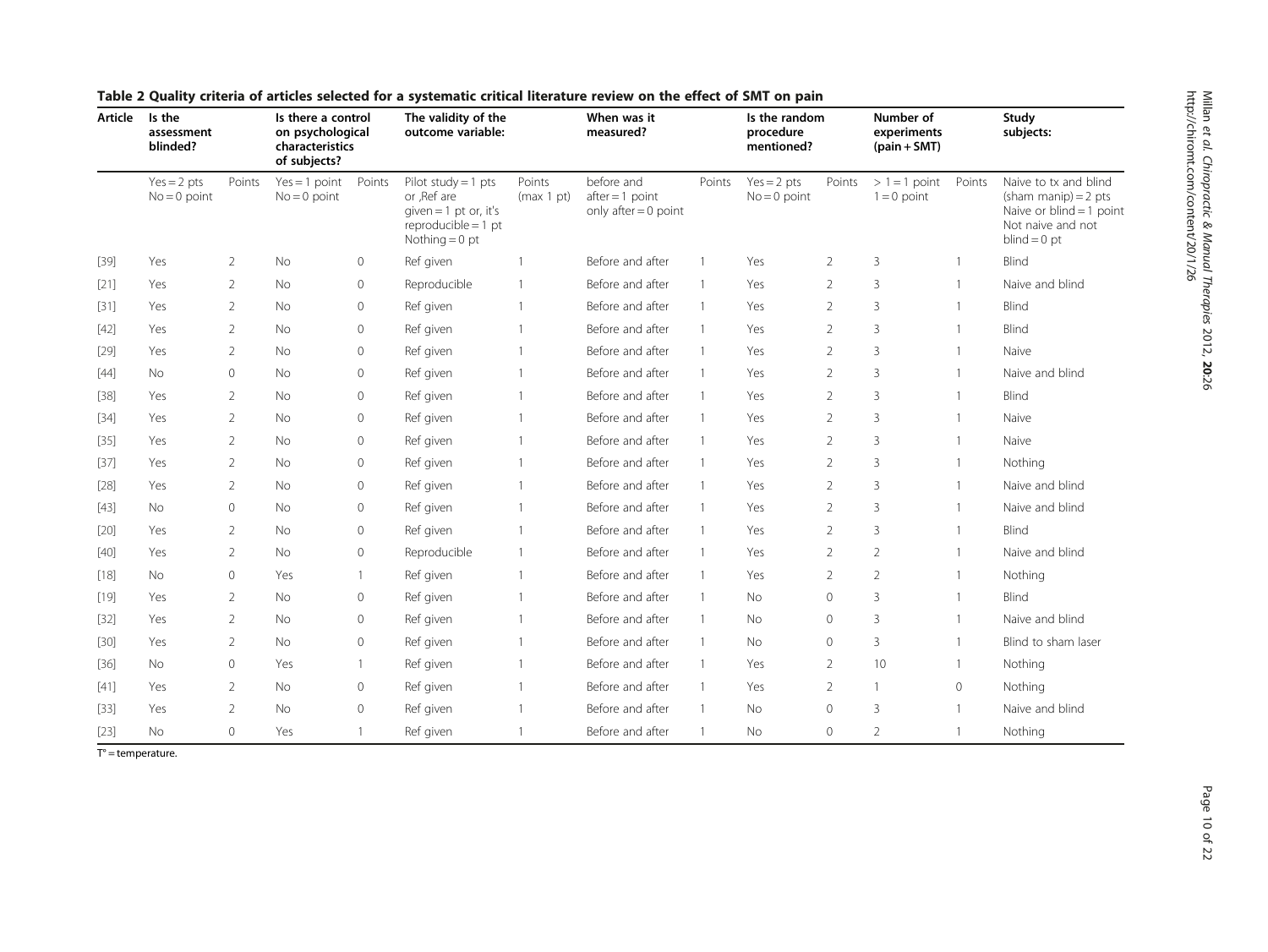| Study<br>subjects: | SMT performed by:                                                         |                       | Is the SMT well<br>described?                          |                |                | Are losses and<br>Experimental<br>exclusions reported?<br>conditions |                                                                                                                        |                | <b>Estimates given</b>                   | Are differences<br>tested for statistical<br>significance? |                                   | <b>Total of</b><br>points |                         |
|--------------------|---------------------------------------------------------------------------|-----------------------|--------------------------------------------------------|----------------|----------------|----------------------------------------------------------------------|------------------------------------------------------------------------------------------------------------------------|----------------|------------------------------------------|------------------------------------------------------------|-----------------------------------|---------------------------|-------------------------|
| Points             | Same person = $1$ point<br>Experienced person<br>$($ > 5 years) = 1 point | Points<br>(max 2 pts) | $Yes = 1 point$ Points $Yes = 2 pts$<br>$No = 0$ point |                | $No = 0$ point | Points                                                               | same day or T°<br>controlled or same<br>$time = 1$ point different<br>day and T° or time not<br>controlled $= 0$ point | Points         | $Yes = 1 point$ Points<br>$No = 0$ point |                                                            | $Yes = 1 point$<br>$No = 0$ point | Points                    | $Min = 0$<br>$Max = 18$ |
| $\mathbf{1}$       | Same and experienced                                                      | -2                    | Yes                                                    | $\overline{1}$ | Yes            | 2                                                                    | Same day                                                                                                               |                | Yes                                      |                                                            | Yes                               |                           | 16                      |
| 2                  | Same and experienced                                                      | -2                    | Yes                                                    | $\overline{1}$ | <b>No</b>      | $\mathsf{O}\xspace$                                                  | Same day                                                                                                               |                | Yes                                      |                                                            | Yes                               |                           | 15                      |
| $\mathbf{1}$       | Experienced                                                               | $\mathbf{1}$          | Yes                                                    | $\overline{1}$ | Yes            | 2                                                                    | T controlled                                                                                                           |                | Yes                                      |                                                            | Yes                               | -1                        | 15                      |
| $\overline{1}$     | Same and experienced                                                      | -2                    | Yes                                                    | $\overline{1}$ | <b>No</b>      | $\circ$                                                              | Same day                                                                                                               |                | Yes                                      |                                                            | Yes                               | $\overline{1}$            | 14                      |
| $\overline{1}$     | Same and experienced 2                                                    |                       | Yes                                                    | $\overline{1}$ | <b>No</b>      | 0                                                                    | Same day                                                                                                               | $\overline{1}$ | Yes                                      |                                                            | Yes                               |                           | 14                      |
| 2                  | Same and experienced                                                      | -2                    | Yes                                                    | $\overline{1}$ | Yes            | 2                                                                    | More 48 H, no control T°                                                                                               | $\Omega$       | Yes                                      | $\mathbf{1}$                                               | Yes                               | $\overline{1}$            | 14                      |
| $\overline{1}$     | Same and experienced 2                                                    |                       | Yes                                                    | $\overline{1}$ | <b>No</b>      | $\circ$                                                              | Same day                                                                                                               |                | Yes                                      |                                                            | Yes                               |                           | 14                      |
| $\mathbf{1}$       | Same and experienced 2                                                    |                       | Yes                                                    | $\overline{1}$ | <b>No</b>      | 0                                                                    | Same day?                                                                                                              |                | Yes                                      |                                                            | Yes                               |                           | 14                      |
| $\overline{1}$     | Same and experienced                                                      | $\overline{2}$        | Yes                                                    | $\overline{1}$ | <b>No</b>      | $\circ$                                                              | Same day?                                                                                                              | $\overline{1}$ | Yes                                      | $\mathbf{1}$                                               | Yes                               | $\overline{1}$            | 14                      |
| $\circ$            | Same and experienced                                                      | 2                     | Yes                                                    | $\overline{1}$ | <b>No</b>      | $\circ$                                                              | Same day                                                                                                               |                | Yes                                      |                                                            | Yes                               |                           | 13                      |
| 2                  | Experienced                                                               |                       | Yes                                                    | $\overline{1}$ | <b>No</b>      | 0                                                                    | More 48 H, no control T°                                                                                               | $\bigcap$      | Yes                                      |                                                            | Yes                               |                           | 13                      |
| 2                  | Same                                                                      | $\mathbf{1}$          | Yes                                                    | $\overline{1}$ | Yes            | 2                                                                    | More 3 days, no control T°                                                                                             | $\overline{0}$ | Yes                                      |                                                            | Yes                               | $\overline{1}$            | 13                      |
| $\overline{1}$     | Experienced                                                               |                       | Yes                                                    | $\overline{1}$ | <b>No</b>      | $\circ$                                                              | Same day                                                                                                               | $\overline{1}$ | Yes                                      |                                                            | Yes                               |                           | 13                      |
| 2                  | Experienced                                                               |                       | Yes                                                    | $\overline{1}$ | <b>No</b>      | $\circ$                                                              | More 7 days, no control T°                                                                                             | $\overline{0}$ | Yes                                      |                                                            | Yes                               |                           | 13                      |
| $\circ$            | Nothing                                                                   | $\circ$               | Yes                                                    | $\overline{1}$ | Yes            | 2                                                                    | Same day                                                                                                               | $\overline{1}$ | Yes                                      | $\mathbf{1}$                                               | Yes                               | $\overline{1}$            | 12                      |
|                    | Same and experienced                                                      | 2                     | Yes                                                    | $\overline{1}$ | <b>No</b>      | $\circ$                                                              | More 48 H, no control T°                                                                                               | $\Omega$       | Yes                                      |                                                            | Yes                               |                           | 11                      |
| 2                  | Nothing                                                                   | $\mathsf{O}\xspace$   | Yes                                                    | $\overline{1}$ | <b>No</b>      | $\circ$                                                              | More 3 days, control T°                                                                                                |                | Yes                                      | $\overline{1}$                                             | Yes                               | $\mathbf{1}$              | 11                      |
|                    | Nothing                                                                   | $\mathsf{O}\xspace$   | Yes                                                    | $\overline{1}$ | <b>No</b>      | $\circ$                                                              | Same day                                                                                                               | $\overline{1}$ | Yes                                      |                                                            | Yes                               | $\mathbf{1}$              | 10                      |
| $\circ$            | Nothing                                                                   | $\mathsf{O}\xspace$   | Yes                                                    | $\overline{1}$ | No             | $\circ$                                                              | Same day                                                                                                               |                | Yes                                      |                                                            | Yes                               |                           | 10                      |
| $\circ$            | Nothing                                                                   | $\mathsf{O}\xspace$   | Yes                                                    | $\overline{1}$ | <b>No</b>      | $\Omega$                                                             | Same day                                                                                                               |                | Yes                                      |                                                            | Yes                               | $\overline{1}$            | 10                      |
| 2                  | Nothing                                                                   | $\mathsf{O}\xspace$   | <b>No</b>                                              | $\mathbf{0}$   | <b>No</b>      | $\circ$                                                              | More 3 days, no control T°                                                                                             | $\overline{0}$ | Yes                                      |                                                            | Yes                               |                           | 9                       |
| $\circ$            | Nothing                                                                   | $\circ$               | yes                                                    | $\mathbf{1}$   | <b>No</b>      | $\circ$                                                              | Highly controlled                                                                                                      |                | Yes                                      |                                                            | Yes                               |                           | 8                       |

# Table 2 Quality criteria of articles selected for a systematic critical literature review on the effect of SMT on pain (Continued)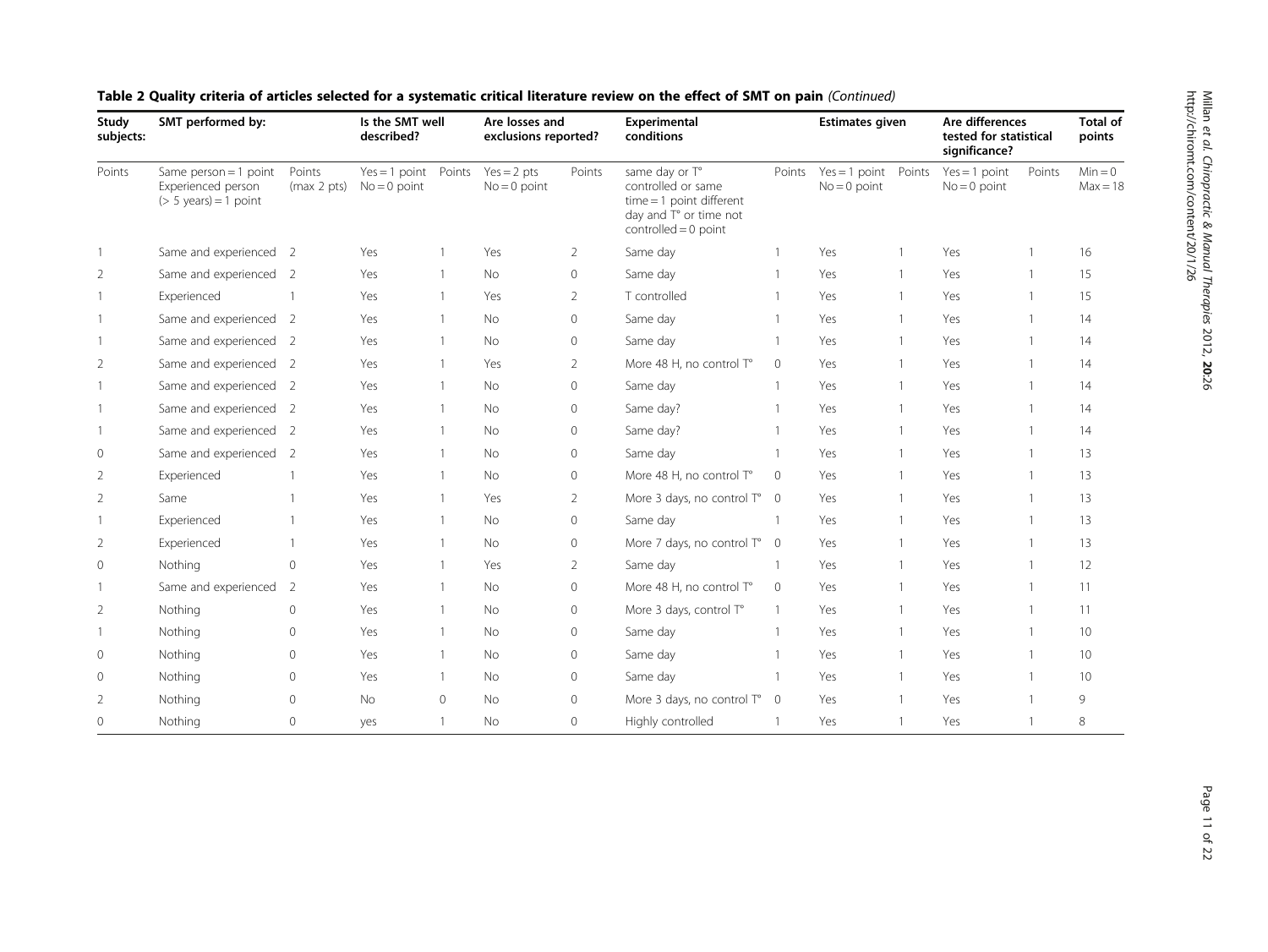| <b>Article</b> | Score $Max = 8$ | Score $Max = 18$ |
|----------------|-----------------|------------------|
| $[39]$         | 6               | 16               |
| [31]           | $\overline{7}$  | 15               |
| [21]           | 6               | 15               |
| $[42]$         | 5               | 14               |
| [29]           | 5               | 14               |
| $[44]$         | 6               | 14               |
| [38]           | 5               | 14               |
| [35]           | 5               | 14               |
| $[34]$         | 5               | 14               |
| [28]           | 6               | 13               |
| $[43]$         | 6               | 13               |
| $[20]$         | 5               | 13               |
| $[40]$         | 6               | 13               |
| [37]           | $\overline{4}$  | 13               |
| $[18]$         | $\overline{4}$  | 12               |
| $[19]$         | $\overline{3}$  | 11               |
| $[32]$         | $\overline{4}$  | 11               |
| $[30]$         | $\overline{3}$  | $10$             |
| $[36]$         | $\sqrt{2}$      | 10               |
| $[41]$         | $\overline{4}$  | $10$             |
| [33]           | $\overline{4}$  | 9                |
| $[23]$         | $\mathcal O$    | 8                |

| Table 2a A comparison between total scores obtained          |  |  |
|--------------------------------------------------------------|--|--|
| from two different scales (8 point scale and 18 point scale) |  |  |

Articles scoring < 4/8 or < 12/18 are shown in red.

temperature? Only 7 tests were performed using methods other than pressure and temperature to induce pain. Six of these revealed a statistically significant hypoalgesic effect induced by SMT. There did not seem to be a link with the quality of studies. For values and detailed information, see Tables [6](#page-13-0) and Additional file [5](#page-20-0).

4. Does SMT reduce experimentally induced pain in the spinal segment where it is performed? Twenty experiments investigated whether SMT reduces experimentally induced pain in the spinal segment where it is performed. Twelve of them showed a hypoalgesic effect. The other eight presented no significant effects. Of these, study [[28](#page-21-0)] tested the hypoalgesic action of an anterior-posterior mobilization and not a lateral maneuver, as is usually the case in SMT. In study [\[20\]](#page-20-0), there was no effect immediately after SMT, but an effect was demonstrable five and ten minutes later. In studies [\[19](#page-20-0)[,31\]](#page-21-0) differences between sides were studied, but no difference was found. Outcomes did not relate to the quality score. For detailed information, see Tables [5](#page-12-0) and [6.](#page-13-0)

| 5. Does SMT reduce experimentally induced pain in     |
|-------------------------------------------------------|
| the same region where it is performed? Nine           |
| experiments reported a regional effect of SMT on      |
| pain. Only one study failed to obtain a hypoalgesic   |
| effect. In this, thoracic manipulation was used as a  |
| sham treatment versus cervical manipulation to        |
| evaluate the action on elbow PPT. There did not       |
| seem to be a link between treatment effects reported  |
| and the quality of studies. For detailed information, |
| see Table 5 and 6.                                    |

6. Does SMT have a systemic effect on experimentally induced pain? Nine experiments evaluated this hypothesis. None of them had blinded assessors, which makes the results uncertain. Five of them demonstrated a systemic action of SMT on pain, but four of them did not show significant differences between treatment groups. Three of these four (studies [\[18,23](#page-20-0)[,36\]](#page-21-0)) evaluated first pain transmitted by Aδ fibers. There did not seem to be a link between treatment effects reported and the quality of studies. For detailed information, see Tables [5](#page-12-0) and [6](#page-13-0).

#### Additional observations

1. No article presented any data on the duration of the pain reduction. Studies [\[43,44\]](#page-21-0) concluded that the hypoalgesic effect was unrelated to the amplitude of the manual procedure, whereas [\[30\]](#page-21-0) concluded that mobilization had a stronger effect than manipulation.

2. Four studies ([[29,35,36,40\]](#page-21-0)) applied the SMT to a point on the spine thought to be in need of treatment, i.e. at what was considered to be a dysfunctional spinal segment (manipulable lesion/fixation/subluxation), whereas in all other studies the exact location of SMT was predetermined without reference to local signs or symptoms. However, hypoalgesic results were observed regardless of whether the treatment was provided in a "clinical" fashion, i.e. where the patient would have what the clinician considered a dysfunctional segment, or if the manipulation was given in a predetermined area.

3. In two studies ([[20,](#page-20-0)[29\]](#page-21-0)) the investigators searched for so-called trigger points.

4. Five articles ([\[19](#page-20-0)[,31,37,39,42\]](#page-21-0)) assessed whether the effect of SMT was only on the ipsilateral side of the impulse or if it was also noted on the contra-lateral side. None of the trials found a side-specific effect.

5. Several reports  $(N = 9)$  made reference to the "crack" ([\[18-20,23](#page-20-0)[,29,37](#page-21-0)-[39,42\]](#page-21-0)), which is thought to occur when a joint is cavitated [\[14\]](#page-20-0). If no cavitation was obtained, a second manipulation would be given. There was no obvious difference in results between studies that concentrated on the crack and those that did not. However, none studied that issue specifically, making it impossible to know whether all study subjects were "cracked" or not.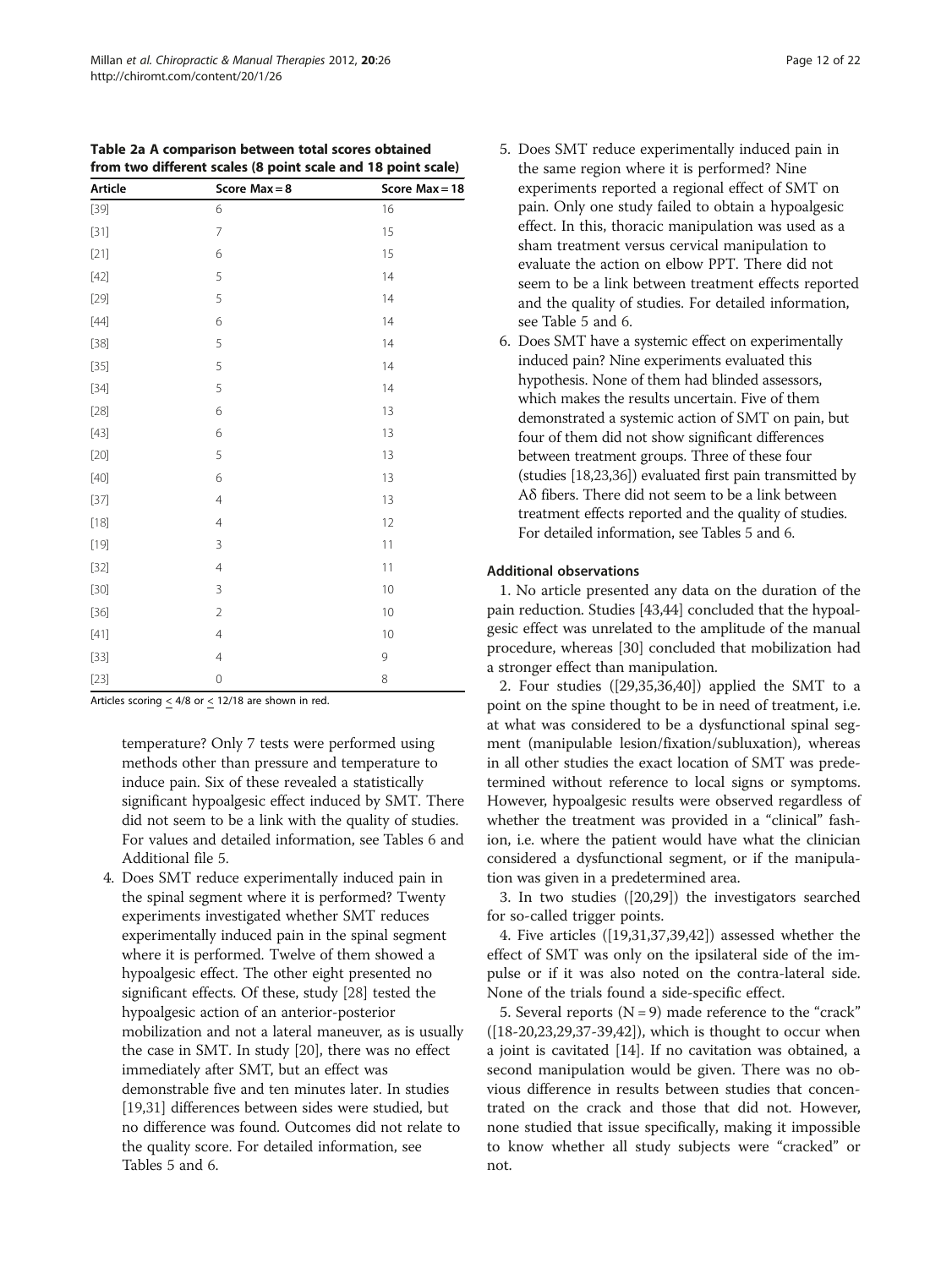| Article | blinded?      | Is the randomization<br>Is the assessment<br>procedure mentioned? |               |                | Study subjects:       |                | Were losses and<br>exclusions reported? |                | <b>Total points</b> |  |
|---------|---------------|-------------------------------------------------------------------|---------------|----------------|-----------------------|----------------|-----------------------------------------|----------------|---------------------|--|
|         | $Yes = 2 pts$ | <b>Points</b>                                                     | $Yes = 2 pts$ | <b>Points</b>  | Naive to tx and blind | <b>Points</b>  | $Yes = 2 pts$                           | <b>Points</b>  | $Max = 8$ Min = 0   |  |
| $[31]$  | Yes           | $\overline{2}$                                                    | Yes           | $\overline{2}$ | Blind                 |                | Yes                                     | $\overline{2}$ | $\overline{7}$      |  |
| $[28]$  | Yes           | 2                                                                 | Yes           | $\overline{2}$ | Naive and blind       | $\overline{2}$ | No                                      | $\Omega$       | 6                   |  |
| $[44]$  | No            | 0                                                                 | Yes           | $\overline{2}$ | Naive and blind       | $\overline{2}$ | Yes                                     | 2              | 6                   |  |
| $[43]$  | No            | $\mathsf{O}\xspace$                                               | Yes           | $\overline{2}$ | Naive and blind       | $\overline{2}$ | Yes                                     | 2              | 6                   |  |
| $[40]$  | Yes           | 2                                                                 | Yes           | 2              | Naive and blind       | 2              | No                                      | $\Omega$       | 6                   |  |
| $[21]$  | Yes           | $\overline{2}$                                                    | Yes           | $\overline{2}$ | Naive and blind       | $\overline{2}$ | No                                      | $\Omega$       | 6                   |  |
| $[39]$  | Yes           | $\overline{2}$                                                    | Yes           | $\overline{2}$ | Blind                 | $\mathbf{1}$   | Yes                                     | 2              | 6                   |  |
| $[42]$  | Yes           | 2                                                                 | Yes           | $\overline{2}$ | Blind                 | $\mathbf{1}$   | No                                      | $\Omega$       | 5                   |  |
| $[29]$  | Yes           | 2                                                                 | Yes           | 2              | Naive                 |                | No                                      | $\Omega$       | 5                   |  |
| $[38]$  | Yes           | 2                                                                 | Yes           | $\overline{2}$ | Blind                 | $\mathbf{1}$   | No                                      | $\Omega$       | 5                   |  |
| $[20]$  | Yes           | $\overline{2}$                                                    | Yes           | $\overline{2}$ | Blind                 | 1              | <b>No</b>                               | 0              | 5                   |  |
| $[34]$  | Yes           | $\overline{2}$                                                    | Yes           | $\overline{2}$ | Naive                 | 1              | No                                      | $\Omega$       | 5                   |  |
| $[35]$  | Yes           | $\overline{2}$                                                    | Yes           | $\overline{2}$ | Naive                 | $\mathbf{1}$   | No                                      | $\Omega$       | 5                   |  |
| $[37]$  | Yes           | 2                                                                 | Yes           | $\overline{2}$ | Nothing               | $\Omega$       | No                                      | $\Omega$       | 4                   |  |
| $[18]$  | <b>No</b>     | 0                                                                 | Yes           | $\overline{2}$ | Nothing               | 0              | Yes                                     | 2              | 4                   |  |
| $[32]$  | Yes           | 2                                                                 | No            | $\mathbf{0}$   | Naive and blind       | $\overline{2}$ | No                                      | $\Omega$       | 4                   |  |
| $[33]$  | Yes           | $\overline{2}$                                                    | No            | $\mathbf{0}$   | Naive and blind       | $\overline{2}$ | No                                      | $\Omega$       | 4                   |  |
| $[41]$  | Yes           | 2                                                                 | Yes           | 2              | Nothing               | 0              | No                                      | $\Omega$       | $\overline{4}$      |  |
| $[30]$  | Yes           | 2                                                                 | No            | $\mathbf{0}$   | Blind to sham laser   | $\mathbf{1}$   | No                                      | $\Omega$       | 3                   |  |
| [19]    | Yes           | $\overline{2}$                                                    | No            | $\mathbf{0}$   | Blind                 | $\mathbf{1}$   | No                                      | $\Omega$       | 3                   |  |
| $[36]$  | No            | 0                                                                 | Yes           | $\overline{2}$ | Nothing               | 0              | No                                      | 0              | 2                   |  |
| $[23]$  | No            | 0                                                                 | No            | $\mathbf 0$    | Nothing               | 0              | No                                      | 0              | $\mathbf 0$         |  |

<span id="page-12-0"></span>

|  | Table 2b Four main quality criteria of articles from literature review on effect of SMT on pain – maximum score 8 points |  |
|--|--------------------------------------------------------------------------------------------------------------------------|--|
|--|--------------------------------------------------------------------------------------------------------------------------|--|

Articles scoring ≤ 4/8 pts.

6. Regarding whether the effect could be noticed above or below the segment where the SMT was performed, results lacked consistency. In two of the studies ([\[23,](#page-20-0)[39\]](#page-21-0)), an effect was noted below the area of treatment. Studies [\[39,44\]](#page-21-0) showed an effect above the area of treatment, whereas two of the studies ([\[36,37](#page-21-0)]) did not detect an effect above or below the relevant segment.

7. Outcomes were not affected by whether the control group received a sham treatment or no treatment at all.

Table 3 Distribution of subjects in study groups in articles where allocation procedure was not specified

| Article | <b>Total of</b><br>subjects | <b>SMT</b> groups | Control<br>group | No treatment |
|---------|-----------------------------|-------------------|------------------|--------------|
| $[23]$  | 60                          | 30                | 30               | 30           |
| $[39]$  | 30                          | 10                | 10               | 10           |
| $[19]$  | 10                          | ?                 | ?                | ?            |
| $[31]$  | 15                          | 7                 | 8                |              |
| $[33]$  | 18                          | 7                 | ?                | ?            |
| $[30]$  | 50                          | 19                | 18               | 13           |
| $[32]$  | 24                          | ?                 | ?                | ?            |

8. In 10 of the experiments (5 articles), patients with current pain were included ([\[18,19,21](#page-20-0)[,32,33\]](#page-21-0)). Three of these experiments ([[19,21,](#page-20-0)[32](#page-21-0)]) found increased PPT values after SMT. Article [\[33\]](#page-21-0) showed relief of pain on stretching painful muscles after SMT but not relief of spontaneous pain, whereas article [\[21\]](#page-20-0) reported that spontaneous pain was diminished by SMT. Articles [[18,19\]](#page-20-0) evaluated temperature-induced pain with similar results, that is to say there was a hypoalgesic action on second pain [\[18](#page-20-0)], no action on first pain [[18\]](#page-20-0) and no action in 2 trials on TSS.

#### **Discussion**

#### Summary of results

At the time of conducting this review, only one earlier systematic review was available on this subject. It examined 11 articles but was unable to draw conclusions regarding treatment effects [[45](#page-21-0)]. For the present review, however, it was possible to identify 22 relevant articles, which made it possible to draw several conclusions in relation to the possible pain-reducing effect of SMT.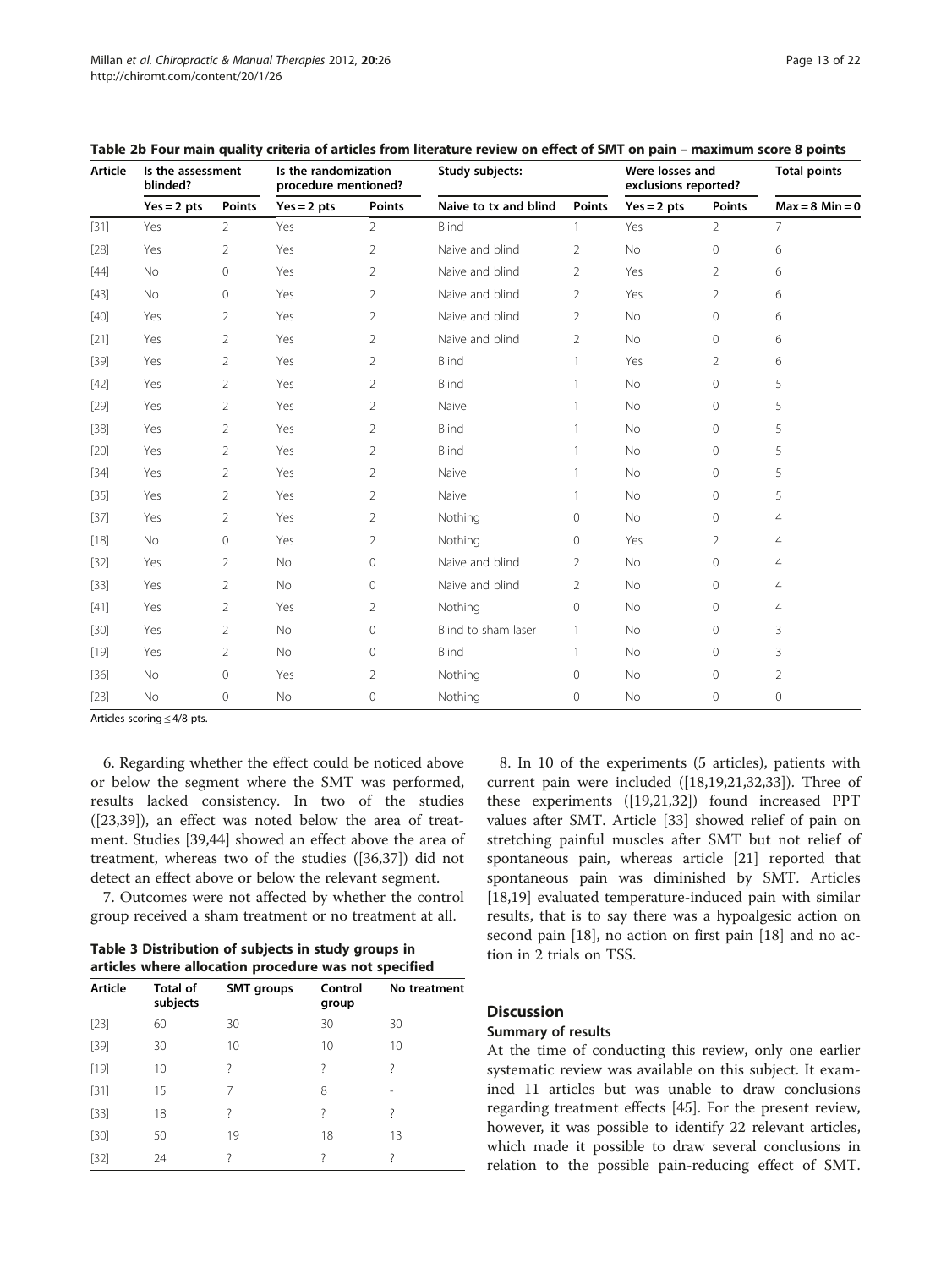#### <span id="page-13-0"></span>Table 4 Limitations to own studies given by authors of articles reviewed for the effect of SMT on pain

|          | and incress the mean of the effect of shift on pain                                                                      | $\frac{1}{2}$ . The mean of the effect of JMT on pair (Commed)                                                          |
|----------|--------------------------------------------------------------------------------------------------------------------------|-------------------------------------------------------------------------------------------------------------------------|
|          | Limitations given by authors                                                                                             | [36] Short term effect. Unable to project results on duration.                                                          |
|          | [37] Short term effect. Unable to project results on duration.                                                           | Possible placebo effect of cavitation.                                                                                  |
|          | Small sample of patients.                                                                                                | Healthy people, not patients.                                                                                           |
|          | Did not include control group.                                                                                           | No control, no sham group.                                                                                              |
|          | [42] 4 different muscle situations assessed (rest, isotonic contraction and<br>2 isometric contractions) (Is it enough?) | $[40] -$                                                                                                                |
|          | Duration (only immediate effect assessed).                                                                               | $[21] -$                                                                                                                |
|          | Pop sound may have a placebo effect.                                                                                     | $[32] -$                                                                                                                |
|          | [23] Healthy subjects.                                                                                                   | $[33] -$                                                                                                                |
|          | Unable to describe duration of effects.                                                                                  | $[41] -$                                                                                                                |
|          | [28] Pain-free patients.                                                                                                 | $[35] -$                                                                                                                |
|          | Style, contacts or force used in the mobilization procedures.                                                            | $[34] -$                                                                                                                |
|          | [29] Duration. Unable to project results on duration.                                                                    | Thus our results indicate clearly that such an effect is                                                                |
|          | Widespread to other areas?                                                                                               | achievable.                                                                                                             |
|          | Subthreshold pain stimulation, what about real pain?                                                                     | However, differences in effect exist according to                                                                       |
|          | Latent trigger points, subjects who may not<br>be typical population.                                                    | whether the outcome is tested locally, regionally or sys-<br>temically. An effect was clearly shown locally and re-     |
|          | Control group did not receive an intervention; maybe pop sound<br>has a placebo effect.                                  | gionally, whereas an effect is less clear in more distant<br>parts of the body. Also the outcome differs according to   |
|          | [44] Lack of control and placebo groups.                                                                                 | the method of pain induction; pain induced by pressure,                                                                 |
|          | Short term effect. Unable to project results on duration.                                                                | electricity, stretching of painful tissue, dermal irritation,                                                           |
|          | Did not take into account subject innate stiffness.                                                                      | and spontaneous pain all respond to SMT, whereas                                                                        |
|          | [38] Short term effect. Unable to project results on duration.                                                           | temperature-induced pain does not always respond.                                                                       |
|          | Placebo effect of cavitation.                                                                                            |                                                                                                                         |
|          | Only women.                                                                                                              | Methodological considerations of our own review<br>One limitation of this review is that there is no generally          |
|          | [30] Algometer was not very precise.                                                                                     | accepted and validated quality check list for the type of ex-                                                           |
| $[43] -$ |                                                                                                                          | perimental studies which we examined and so we had to                                                                   |
|          | [18] Assessment not blind.                                                                                               | select our own quality criteria, based on some basic meth-                                                              |
|          | Chronic low back pain.                                                                                                   | odological concepts important to our research questions.                                                                |
|          | Temporal summation as an indirect measure of central sensitization<br>has been proven only in animals.                   | Such a check list can be modified, which could affect the<br>overall quality assessment. According to our quality scor- |
|          | [19] Short term effect. Unable to project results on duration.                                                           | ing system, studies scored between 8 and 16 points out of<br>$-11$ $-10$ $+7$ $-1$ $-1$ $-1$ $-1$ $-1$ $-1$             |

Possible placebo effect of cavitation.

Small sample of patients.

[[39](#page-21-0)] Short term effect. Unable to project results on duration. Not patients.

Possible placebo effect of cavitation. PPT

- [[20](#page-20-0)] Short term effect. Unable to project results on duration. Placebo effect of cavitation. Healthy people, not patients.
- [[31](#page-21-0)] Short term effect. Unable to project results on duration. Possible placebo effect of cavitation. Healthy people, not patients.

# Table 4 Limitations to own studies given by authors of articles reviewed for the effect of SMT on pain (Continued)

a possible 18. However, in order to discriminate better between studies, a more detailed scale could have resulted in different scores, which could perhaps have separated studies into more obviously "good" and "bad". However, the relevance, if any, of these quality items in relation to outcome, is not known and, in fact, the quality scores were not clearly associated with outcomes.

The strengths of this review are that the search for relevant articles was free of language bias, that the constituent articles were reviewed independently by two reviewers, that the results can be considered in relation to the quality of studies, that there was no arbitrary threshold for acceptable quality [[46](#page-21-0)], that the check list tables are sufficiently detailed to allow readers to perform their own analysis of the information provided, and that there was a relatively large number of studies, making it possible to examine several research questions.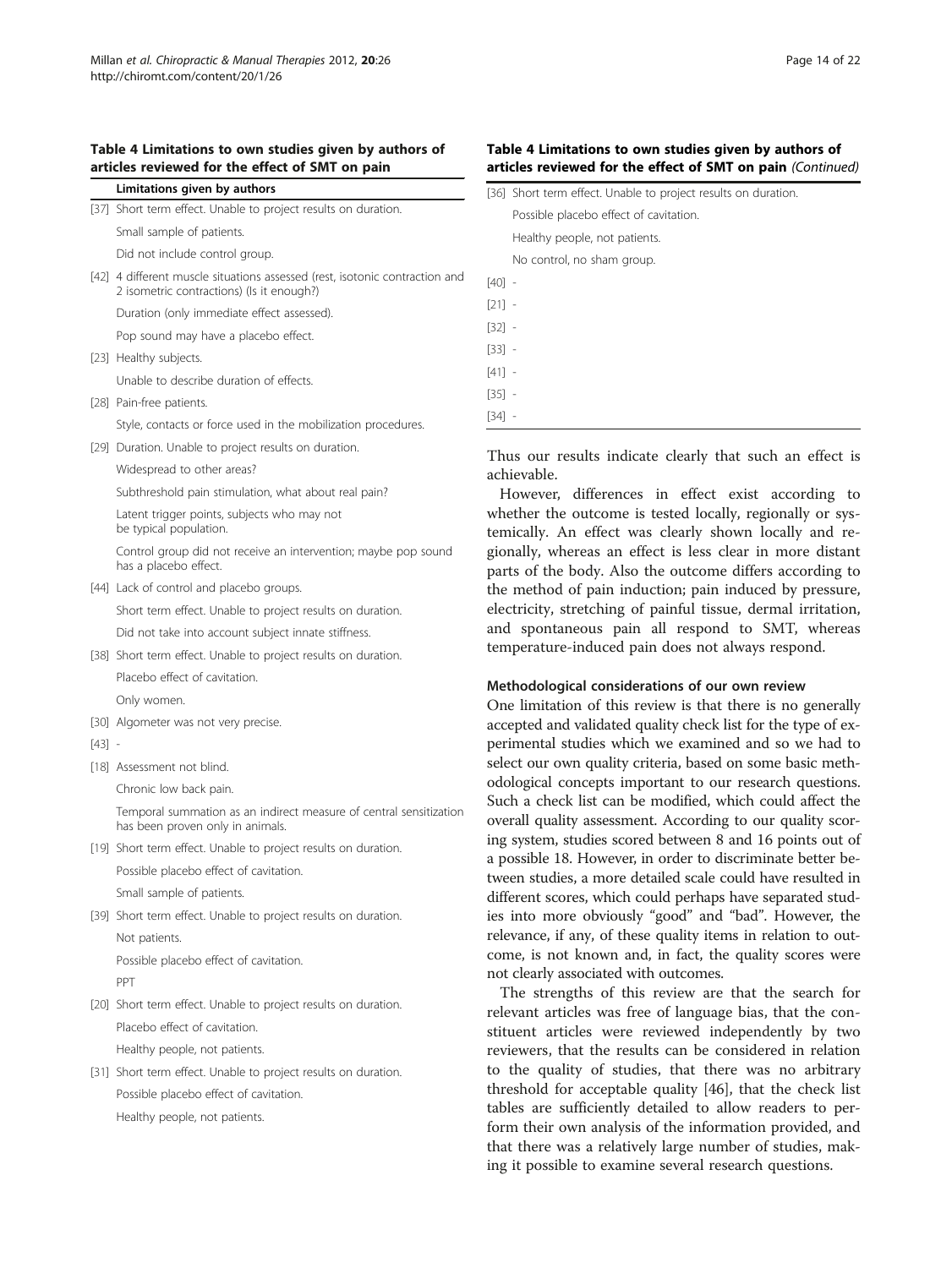|              | <b>Systemic effect</b>                                  | <b>Regional effect</b>                                    | Local or same metamere                             |
|--------------|---------------------------------------------------------|-----------------------------------------------------------|----------------------------------------------------|
| SMT relieved | [23]* -Cervical SMT/hand- foot T°                       | [42] - C5-C6 SMT / deltoid PPT                            | [37]- C5-C6 SMT/ Elbow PPT                         |
| pain         | [44]* -Lumbar Mob/hand PPT                              | [29] - Atlantooccipital SMT/masseter PPT                  | [44] - Lumbar mob/ L2 L5 (foot) PPT                |
|              | [43]* - Lumbar SMT/ deltoid PPT                         | [38] - Atlantooccipital SMT/sphenoid PPT                  | [19] - C5-C6 SMT/ Elbow PPT                        |
|              | [18]* -Lumbar SMT/hand- foot PPT                        | [30] - Lumbar SMT/ 1 <sup>st</sup> segment below PPT      | [20] - C3-C4 SMT/ Trapezius PPT 5'                 |
|              | [18]* -Lumbar SMT/hand- foot T°                         | [43]* - Lumbar SMT/ L3 PPT                                | $[20]$ – C3-C4 SMT/ Trapezius PPT 10'              |
|              | [36]* -Lumbar SMT/hand- foot T°                         | [39] - C7-T1 SMT/ C5-C6 PPT                               | [31] - C5-C6 SMT/ Elbow PPT                        |
|              |                                                         | [39] - C7-T1 SMT/ C5-C6 PPT                               | [21] - C5-C6 SMT/ Elbow PPT                        |
|              |                                                         | [40] – Areas of stroking allodynia<br>thorax SMT/ forearm | [21] - C5-C6 SMT/ Elbow<br>spontaneous pain        |
|              |                                                         | [40] - Mechanical hyperalgesia<br>thorax SMT/ forearm     | [32]- C5-C6 SMT/ Elbow PPT                         |
|              |                                                         | [40] - Spontaneous pain thorax<br>SMT/forearm             | [33] - C5-C6 SMT/ Elbow PPT                        |
|              |                                                         |                                                           | [33] -C5-C6 SMT/ Elbow stretch test                |
|              |                                                         |                                                           | [41]- Thoracic SMT/ spinous<br>process electricity |
|              |                                                         |                                                           | [35]- Thoracic SMT/ Thoracic PPT                   |
| SMT did not  | [23]* - Cervical SMT/hand- foot 1 <sup>st</sup> Pain T° | [37] - T5-T8 SMT (sham SMT)/ Elbow PPT                    | [42] - C5-C6 SMT / Trapezius PPT                   |
| relieve pain | [23]* - Cervical SMT/hand- foot PPT                     |                                                           | $[28]^{**}$ – C5-C6 Mob(AP)/ C5-C6 PPT             |
|              | [18]* - Lumbar SMT/hand- foot 1st Pain T°               |                                                           | [19] - C5-C6 SMT/ Elbow Cold                       |
|              | [36]* -Lumbar SMT/hand- foot 1 <sup>st</sup> Pain T°    |                                                           | [19] - C5-C6 SMT/ Elbow Hot                        |
|              |                                                         |                                                           | [20]*** C3-C4 SMT/ Trapezius PPT0'                 |
|              |                                                         |                                                           | [32] - C5-C6 SMT/ Elbow Temp PPT                   |
|              |                                                         |                                                           | [33] -C5-C6 SMT/ Elbow<br>spontaneous pain         |
|              |                                                         |                                                           | [34]- CO-C1SMT/ C2 PPT                             |

<span id="page-14-0"></span>Table 5 Effect of SMT on experimentally induced pain by localization of pain reduction

\*Assessment not blinded.

\*\*This was an anterior-posterior mobilization, not lateral as SMT.

\*\*\*PPT measured just after SMT, but there was a hypoalgesic effect at 5' and 10'.

T° = temperature.

PPT = pressure pain thresholds.

### Methodological considerations for the studies under review

This review identified some common methodological problems, such as lack of blinded assessment that could weaken the evidence in these experimental studies. We considered one of the most important points to be that the assessor was blinded, to avoid expectation bias. Some studies ignored this issue. This aspect affected our interpretation of the systemic effect of SMT, as all five articles (10 trials) dealing with the systemic effects of SMT lacked a blinded assessor.

It is also important that the results be truthfully presented, and not exaggerated in some way, meaning that any subjects or data excluded from analysis should be accounted for. This was often ignored.

Another challenge was that of the control group. Ideally, the SMT should be matched against a suitable sham treatment and control procedure, and this was done in 12 studies. This is difficult with physical procedures, but several of the other 10 studies tried to make the best of the situation by selecting naive study subjects, and in some cases different types of treatment were compared (such as treatment in two areas of the spine), in which case no sham treatment would be necessary. However, whether a proper sham treatment was used or not, there were no obvious differences in the results, possibly indicating that the effect is very obvious and not affected to a large extent by expectations.

Potential confounders of these effects would be anxiety in general and fear of pain, known moderators of treatment outcomes in clinical practice. However, according to the three articles in which anxiety and fear of pain were studied, there were no statistically significant correlations between pain-related cognition, pain thresholds and the hypoalgesic response to SMT, indicating that the psychological aspect, considered to be so important in the perception of pain, perhaps does not come into play during experimental studies of this type.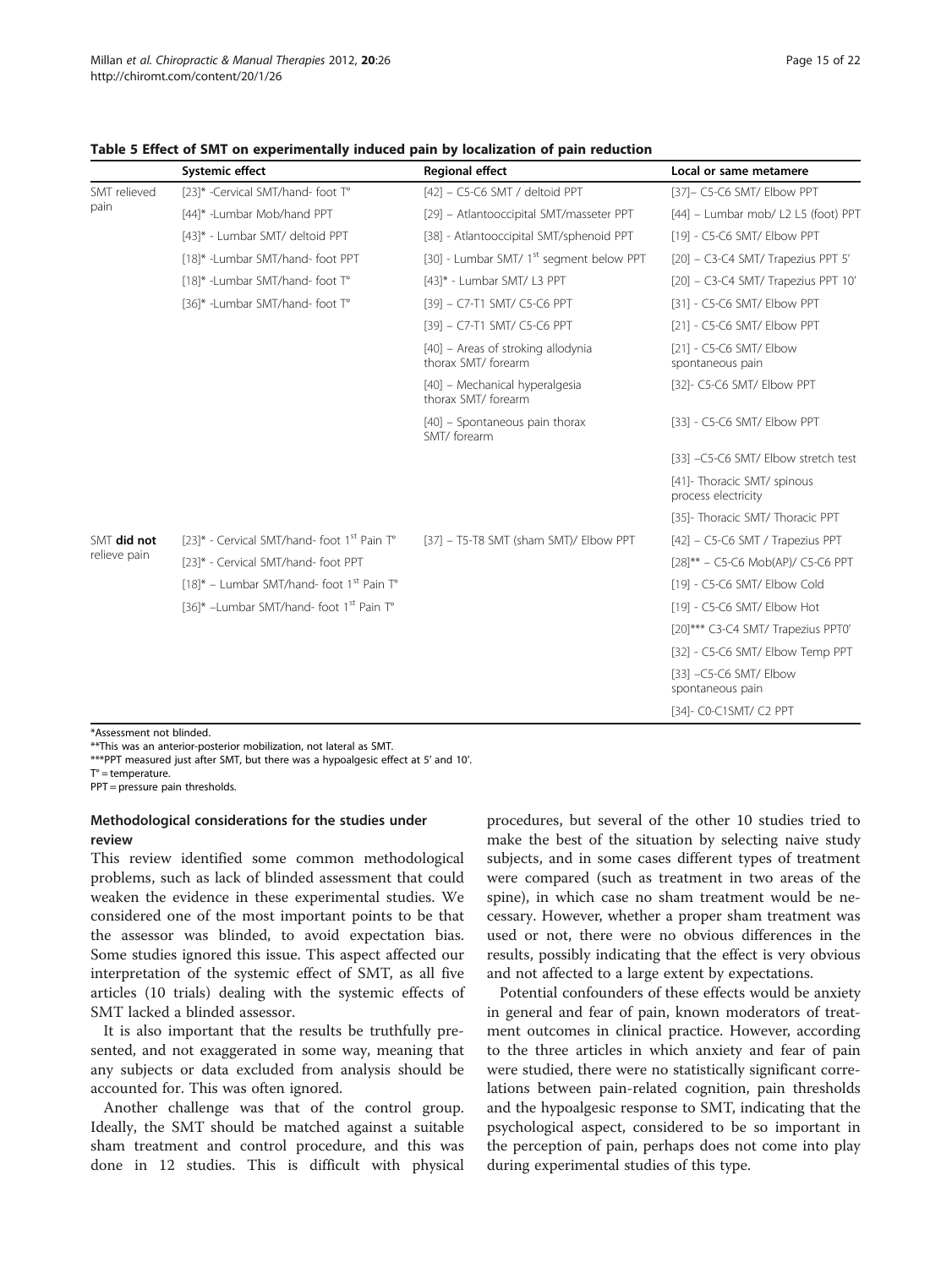| Table 5a Effect of SMT on experimentally induced pain by localization of pain reduction in relation to the quality of |  |
|-----------------------------------------------------------------------------------------------------------------------|--|
| studies                                                                                                               |  |

|              | <b>Systemic effect</b>                                  | <b>Regional effect</b>                                   | Local or same metamere                             |
|--------------|---------------------------------------------------------|----------------------------------------------------------|----------------------------------------------------|
| SMT relieved | [23]* -Cervical SMT/hand- foot T°                       | [42] - C5-C6 SMT / deltoid PPT                           | [37] - C5-C6 SMT/ Elbow PPT                        |
| pain         | [44]* -Lumbar Mob/hand PPT                              | [29] - Atlantooccipital SMT/masseter PPT                 | $[44]$ – Lumbar mob/ L2 L5 (foot) PPT              |
|              | [43]* - Lumbar SMT/ deltoid PPT                         | [38] - Atlantooccipital SMT/sphenoid PPT                 | K - C5-C6 SMT/ Elbow PPT                           |
|              | [18]* -Lumbar SMT/hand- foot PPT                        | [30] - Lumbar SMT/ 1 <sup>st</sup> segment below PPT     | [20] - C3-C4 SMT/ Trapezius PPT 5'                 |
|              | [18]* -Lumbar SMT/hand- foot T°                         | [43]* - Lumbar SMT/ L3 PPT                               | [20] - C3-C4 SMT/ Trapezius PPT 10'                |
|              | [36]* -Lumbar SMT/hand- foot T°                         | [39] - C7-T1 SMT/ C5-C6 PPT                              | [31] - C5-C6 SMT/ Elbow PPT                        |
|              |                                                         | [39] - C7-T1 SMT/ C5-C6 PPT                              | [21] - C5-C6 SMT/ Elbow PPT                        |
|              |                                                         | [40]- Areas of stroking allodynia<br>thorax SMT/ forearm | [21]- C5-C6 SMT/ Elbow<br>spontaneous pain         |
|              |                                                         | [40] - Mechanical hyperalgesia<br>thorax SMT/ forearm    | [32]- C5-C6 SMT/ Elbow PPT                         |
|              |                                                         | $[40]$ – Spontaneous pain thorax<br>SMT/ forearm         | [33] - C5-C6 SMT/ Elbow PPT                        |
|              |                                                         |                                                          | [33] -C5-C6 SMT/ Elbow stretch test                |
|              |                                                         |                                                          | [41]- Thoracic SMT/ spinous<br>process electricity |
|              |                                                         |                                                          | [35]- Thoracic SMT/ Thoracic PPT                   |
| SMT did not  | [23]* - Cervical SMT/hand- foot 1 <sup>st</sup> Pain T° | [37] - T5-T8 SMT (sham SMT)/ Elbow PPT                   | [42] - C5-C6 SMT / Trapezius PPT                   |
| relieve pain | [23]* - Cervical SMT/hand- foot PPT                     |                                                          | $[28]^{**}$ – C5-C6 Mob(AP)/ C5-C6 PPT             |
|              | [18]* - Lumbar SMT/hand- foot 1 <sup>st</sup> Pain T°   |                                                          | [19]- C5-C6 SMT/ Elbow Cold                        |
|              | [36]* -Lumbar SMT/hand- foot 1 <sup>st</sup> Pain T°    |                                                          | [19] - C5-C6 SMT/ Elbow Hot                        |
|              |                                                         |                                                          | $[20]$ *** – C3-C4 SMT/ Trapezius PPT0'            |
|              |                                                         |                                                          | [32] - C5-C6 SMT/ Elbow Temp PPT                   |
|              |                                                         |                                                          | [33] -C5-C6 SMT/ Elbow<br>spontaneous pain         |
|              |                                                         |                                                          | [34]- CO-C1SMT/ C2 PPT                             |

X-: Studies scoring ≤ 12 points on 18 point scale and ≤ 4 points on 8 point scale.

X- : Study scoring ≤ 4 points on 8 point scale and more than 12 points on 18 point scale.

X \*: Studies where the assessor was not blinded.

\*\* This was an anterior-posterior mobilization, not lateral as is usually the case in SMT.

\*\*\* Pressure pain thresholds measured just after spinal manipulation, but there was a hypoalgesic effect at 5' and 10'.

 $T<sup>o</sup> =$  temperature.

PPT = pressure pain thresholds.

#### Comparison with another systematic review

Some of our results were corroborated by a newly published high quality review on this very topic [[47\]](#page-21-0). This other review included 15 of our articles but, as they did not put a restriction on duration of symptoms in symptomatic people, they also incorporated 5 articles not included in our review. They defined effects as occurring "locally" or in "remote" areas, and pooled the results in all studies for the effects of PPT. They found the effects on PPT to be small in both areas but nevertheless statistically significant. When the data were separated for local and remote effect significance was only noted for the remote effect. They did not study any other pain–inducing method nor did they take into consideration the quality of studies, although they did perform a quality assessment.

#### Discussion of findings

Pain provoked by pressure, electricity, stretching of painful tissue, dermal irritation, or spontaneous pain all respond to SMT.

Experimental pain provoked by pressure was the most common method used to assess the effect of manipulation (27 out of 43 experiments). Unfortunately, the reports did not use the same units for reporting increased tolerance to pressure, making it difficult to compare outcomes, but SMT was shown to increase PPT values between 4.8% and 44.6%. That the algometer, used for this purpose, is a highly reliable method to measure pain [[48\]](#page-21-0) suggests that these results are robust. However, they cannot necessary be compared between studies because of different experimental situations.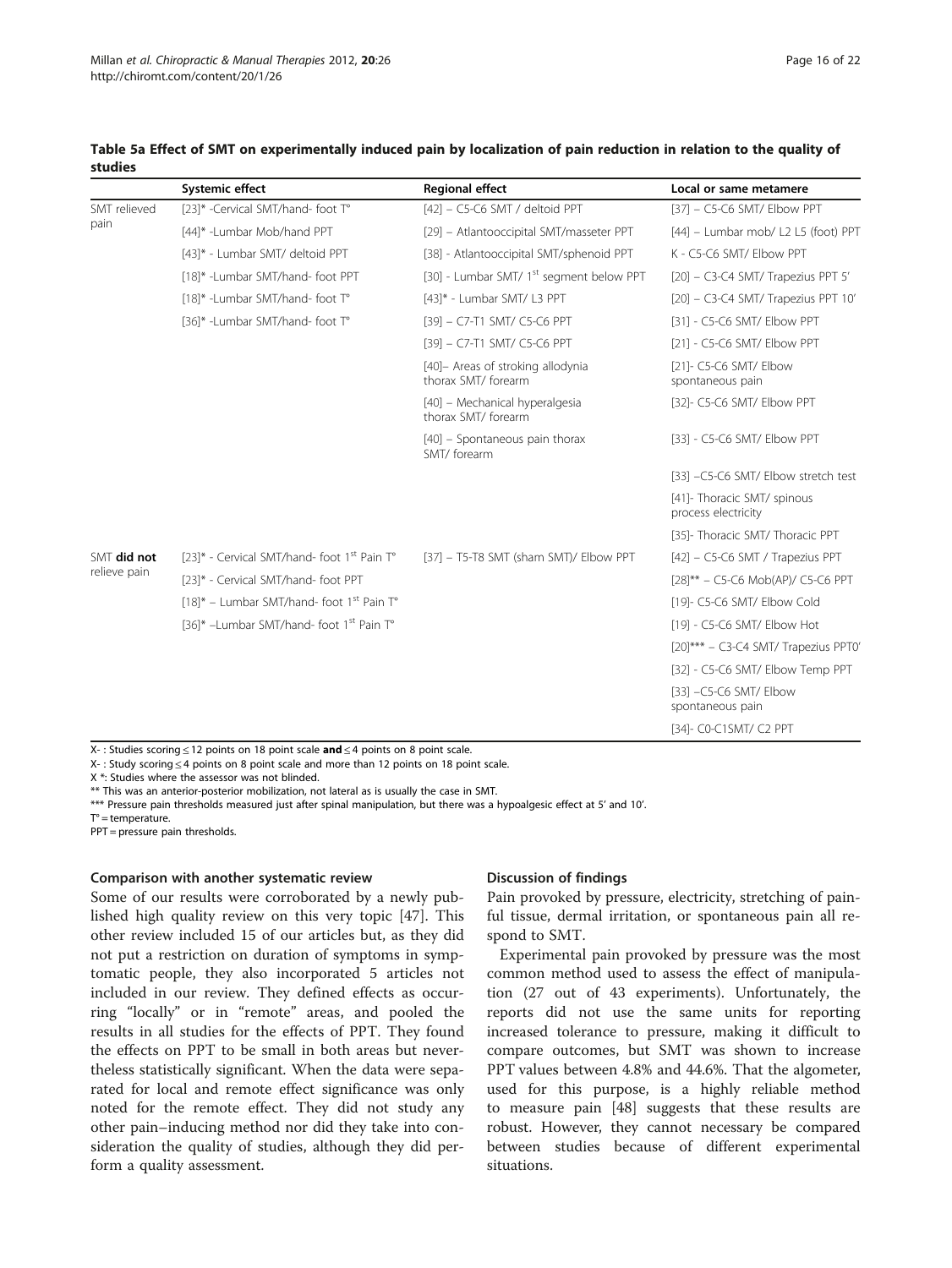# <span id="page-16-0"></span>Table 6 Detailed findings from literature review on effect of SMT on pain

| Art    | Effect of SMT on pain                                                                                                                                                 | Site of SMT/pain                                                                            | <b>Values</b>                                                                                                                                                                                                                                 | Local/regional/<br>systemic effect                                                       | Same/opposite<br>side                                                                                            | Above/below                                                                                  | Pain form                        |
|--------|-----------------------------------------------------------------------------------------------------------------------------------------------------------------------|---------------------------------------------------------------------------------------------|-----------------------------------------------------------------------------------------------------------------------------------------------------------------------------------------------------------------------------------------------|------------------------------------------------------------------------------------------|------------------------------------------------------------------------------------------------------------------|----------------------------------------------------------------------------------------------|----------------------------------|
| [37]   | The application of a<br>cervical SMT, but not<br>thoracic SMT, resulted in<br>immediate bilateral<br>hypoalgesic effect in<br>patients with lateral<br>epicondylitis. | SMT C5-C6 and<br><b>T5-T8 /PPT</b><br>both epicondyles                                      | <b>Changes PPT in KiloPascals</b><br>(differences) PPT Cervical<br>Thoracic affected side<br>88.6 (35.1%) 18.6 (0.8%)<br>unaffected side 95.6 (25.4%)<br>$-40.5$ $(-0.9\%)$                                                                   | Effect within the same<br>segment<br>Used SMT caudal level as<br>placebo with no effect. | No significant<br>differences<br>between L and R<br>side                                                         | Effect within the<br>same segment.<br>Used SMT caudal<br>level as placebo<br>with no effect. | Pressure                         |
| $[42]$ | On deltoid, small effect<br>at the same segment.<br>Didn't work on trapezius<br>and C5                                                                                | SMT C5-C6 right /<br>PPT upper<br>trapezius, deltoid and C5<br>spinous process              | Changes PPT in Kg/cm <sup>2</sup><br>(differences) PPT SMT Control<br>Trapezius ipsilateral 0.2 0.3<br>Trapezius contralateral<br>0.4 0.1 Deltoid ipsilateral<br>0.3 -0.2 Deltoid contralateral<br>0.2 -0.2 C5 spinous process<br>$0.1 - 0.1$ | Small effect within the<br>same segment                                                  | Comparison of sides<br>baseline in table 2, but<br>no differences p>.523<br><b>Bilateral increases</b><br>of PPT |                                                                                              | Pressure                         |
| [23]   | SMT reduced TSS<br>(temporal sensory<br>summation) but<br>not PPT                                                                                                     | Lower cervical and<br>upper thoracic<br>region / T° on<br>hand + popliteal fossa            | PPT increased for all groups<br>(not only SMT) from pre to post<br>SMT (F=9.6, partial $N^2=0.10$ ) = SMT<br>produced a significant reduction<br>in TSS $(p=.003)$                                                                            | Averages of lower<br>extremity values were<br>higher than upper<br>extremity values      |                                                                                                                  | SMT worked at the<br>same level or below                                                     | Pressure and<br>Temperature (T°) |
| [28]   | No effect                                                                                                                                                             | Cervical mobilization<br>left C5-C6 / PPT<br>left and right articular<br>pillar of C5-C6    | Differences PPT pre/post<br>treatment Kpa F=0.168 p=0.168<br>Treatment 15.98 (+/- 4.8%)<br>Manual contact 4.61 (+/- 0.2%)<br>No contact 12.29 (+/- 3.5%)                                                                                      | No effect at same<br>segment                                                             |                                                                                                                  |                                                                                              | Pressure                         |
| [29]   | Small immediate<br>increase of PPT                                                                                                                                    | SMT atlantooccipital/<br>PPT on trigger points<br>in the masseter and<br>temporalis muscles | Differences before/after SMT<br>in Kg/cm <sup>2</sup> : SMT = 0.29 (10%)<br>Soft mobilization = $0.00$<br>control= $0.019$                                                                                                                    | Regional effect of<br>atlantooccipital SMT and<br>effect on trigeminal area              |                                                                                                                  |                                                                                              | Pressure                         |
| [44]   | Hypoaglesia significant<br>at test site and without<br>differences between<br>the rates of mobilization                                                               | Lumbar mobilization/L2<br>dermatome(thigh),<br>L5 (foot), hand and L5<br>paraspinal         | Mean of changes: 19,6% paraspinal<br>muscles 14,2% L2 dermatome<br>13,4% L5 dermatom 12% hand<br>(this suggest that changes<br>are systemic)                                                                                                  | lumbar hypoalgesia was<br>greater than distal<br>$(P=0.0028)$                            | $\overline{\phantom{a}}$                                                                                         | SMT more effective<br>on lumbar dermatomes<br>than more cephalad<br>dermatomes               | Pressure                         |
| [38]   | Small effect regionally                                                                                                                                               | SMT atlantooccipital/<br>PPT over both sides of<br>sphenoid bone (V)                        | PPT effect on group and time<br>$F=14.4$ (p<0.001) SMT = 3.5 kg/cm <sup>2</sup><br>control = $-0.1$ kg/cm <sup>2</sup>                                                                                                                        | Regional level.                                                                          |                                                                                                                  |                                                                                              | Pressure                         |
| [30]   | Mobilization had a<br>stronger effect on pain<br>than SMT                                                                                                             | SMT 1 segment below<br>marked PPT (lumbar)                                                  | $M$ obilization = small increase<br>$(0.434 \text{ kg/cm}^2 \text{ d} = 0.78)$<br>SMT = decrease $(-0.173$ d= 0.36)<br>$Control = small decrease$<br>$(-0.105 d = 0.25)$ but ANOVA<br>further revealed non signification<br>between groups.   | Local and systemic effect -<br>but PPT values increase<br>in a caudal direction          |                                                                                                                  |                                                                                              | Pressure                         |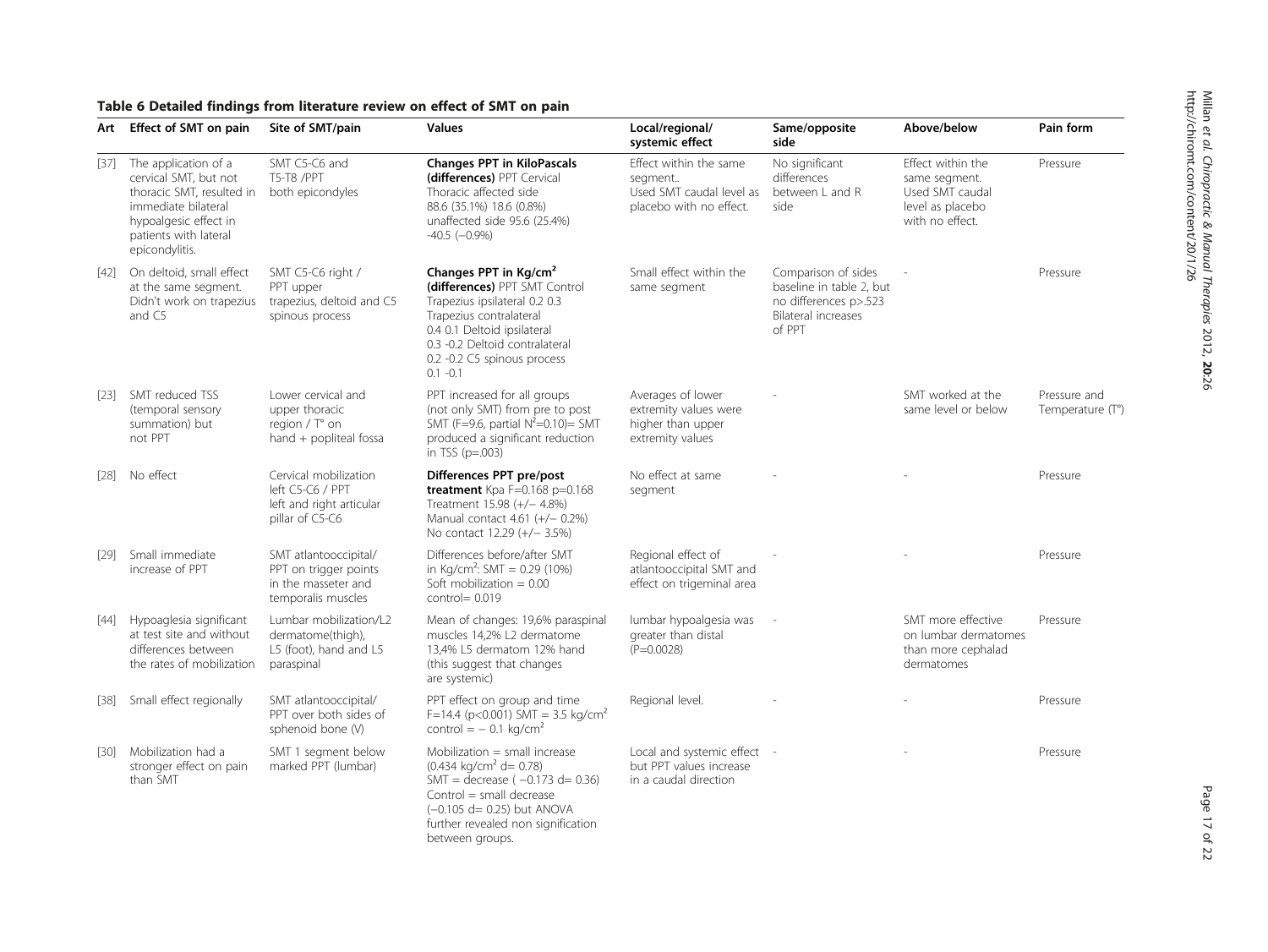# Table 6 Detailed findings from literature review on effect of SMT on pain (Continued)

| $[43]$ | No differences between<br>amplitudes ( $p = 0.864$ )                                     | lumbar mobilization/<br>1- right erector spinae (L3)<br>2- left patella<br>(L3 dermatome) 3- proximal<br>lateral sruface of left 5th<br>metatarsal (S1 dermatome)<br>4- deltoid               | PPT A B C 1 18.73% 14.57% 15.48%<br>2 17.93% 9.93% 10.67% 3 10.53%<br>15.57% 8.81% 4 19.06%<br>18.60% 11.69%                                                                                                                                                                                                                                                                                                                                                                                                                                                        | Local and systemic effect -                |                                                                                             | L.                                                             | Pressure                                                                                                                  |
|--------|------------------------------------------------------------------------------------------|-----------------------------------------------------------------------------------------------------------------------------------------------------------------------------------------------|---------------------------------------------------------------------------------------------------------------------------------------------------------------------------------------------------------------------------------------------------------------------------------------------------------------------------------------------------------------------------------------------------------------------------------------------------------------------------------------------------------------------------------------------------------------------|--------------------------------------------|---------------------------------------------------------------------------------------------|----------------------------------------------------------------|---------------------------------------------------------------------------------------------------------------------------|
| $[18]$ | Significant changes in<br>temporal summation,<br>only for SMT                            | Lumbar SMT/ temporal<br>summation on plantar<br>surface (non dominant)<br>and palmar surface<br>(non dominant).<br>Aδ fibers mediated pain<br>sensitivity in non dominant<br>forearm and calf | Lumbar (local response):<br>A- Aδ fibers sensibility: no<br>differences between groups at<br>47°C(p= .73), or 49°C (p= . 96) No<br>effect of time at $47^{\circ}$ C (p= .31) or<br>49°C (p= . 94) No changes in<br>Aδ fibers B- temporal summation:<br>$F = 3,41$ (p= . 05), different by group<br>assignment = Changes in temporal<br>summation Cervical (general<br>response): A- No changes in Αδ<br>fibers B- temporal summation: SMT<br>group $F = 6,78$ (p= . 40), all groups<br>had a decrease in temporal<br>summation $=$ Changes in<br>temporal summation | Systemic effect, except<br>for first pain. |                                                                                             |                                                                | T°differences<br>Numeric Rating<br>Scale (0-100)<br>Before/after:<br>Bike $= -3.7$ LE<br>Exercise $= 2.5$<br>$SMT = 19.9$ |
| [19]   | Effect demonstrated<br>for PPT but not for T°                                            | SMT C5-C6 dominant<br>side (right) / PPT,<br>thermal pain thresholds<br>(HPT - CPT) on lateral<br>epicondyles (both sides)                                                                    | <b>Differences SMT Control</b><br>PPT ipsilateral 121.5 (44.2%)<br>13.3 (4.4%) PPT contralateral<br>74.4 (17.7%) 6.1(1.7%) HPT<br>ipsilateral (°C) 1.2 (2.9%)<br>0.7 (2.2%) HPT contralateral<br>1.5 (4.1%) -0.9 (1.9%) CPT ipsilateral<br>$-0.25(9.2\%) -1.5$ (9.6%) CPT<br>contralateral 0.9 (18.1%)-1.0 (17.4%)                                                                                                                                                                                                                                                  | Same segment                               | Bilateral increase<br>of PPT. No significant<br>changes for T°                              |                                                                | Pressure and T°                                                                                                           |
| [39]   | SMT changes PPT in<br>both R and L C5-C6<br>zygapophyseal joints in<br>healthy subjects  | SMT C7-T1 / PPT C5-C6<br>zygapophyseal joints                                                                                                                                                 | Differences on PPT before/after:<br>Right side SMT dominant: 53.1 SMT<br>non-dominant: 80.7 Placebo: -2.7<br>Left side SMT dominant: 45.9 SMT<br>non-dominant: 48.0 Placebo: -3.9                                                                                                                                                                                                                                                                                                                                                                                   | Effect at regional level                   | SMT changes PPT in<br>both R and L<br>C5-C6 zygapophyseal.<br>joints in healthy<br>subjects | SMT is also effective<br>above and below<br>of segment treated | Pressure                                                                                                                  |
| [20]   | SMT changes pressure<br>pain sensitivity in<br>triggers points in the<br>upper trapezius | SMT C3-C4 / PPT upper<br>trapezius trigger points<br>(TrPs)                                                                                                                                   | Differences pre/post SMT<br>in Kg/cm <sup>2</sup> Difference Placebo SMT<br>Pre post -0.06 d=0.35 0.08 d=0.4<br>Pre - 5' -0.2 d=1.1 0.1 d=0.5<br>Pre - 10' -0.22 d=1.1 0.12 d=0.44                                                                                                                                                                                                                                                                                                                                                                                  | Regional level                             |                                                                                             |                                                                | Pressure                                                                                                                  |
| [31]   | SMT changes pressure<br>pain sensitivity in<br>epicondyles                               | SMT C5-C6 both sides /<br>PPT on lateral<br>epicondyles (both sides)                                                                                                                          | Differences in Kg/cm <sup>2</sup> SMT<br>ipsilateral 0.8 (35.5%) SMT<br>contralateral 0.5 (24.8%)<br>Placebo Ipsilateral 0.003(0.5%)<br>Placebo contralateral 0.006 (0.4%)<br>Control ipsilateral 0.003(0.5%)<br>Control contralateral 0.006 (2.1%)                                                                                                                                                                                                                                                                                                                 | Same segment                               | No differences<br>between L and R<br>sides                                                  |                                                                | Pressure                                                                                                                  |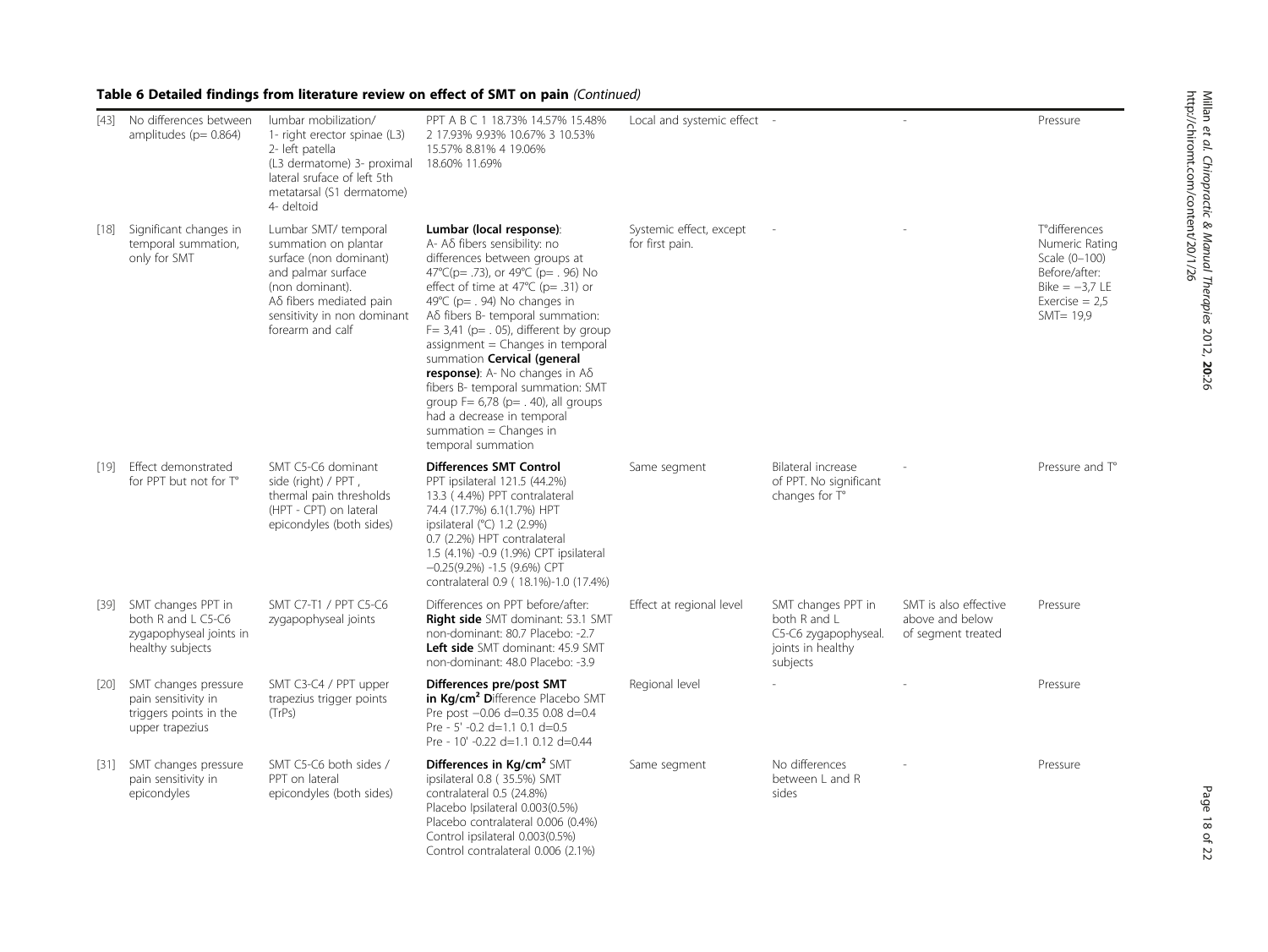# Table 6 Detailed findings from literature review on effect of SMT on pain (Continued)

| [36]   | SMT produces<br>hypoalgesia in lumbar<br>area but not in cervical<br>(control) but no effect<br>on 1st pain                                                                               | Lumbar SMT/ TSS in<br>plantar surface<br>(non dominant) and<br>palmar surface<br>(non dominant). Aδ fibers<br>mediated pain sensitivity<br>in non dominant<br>forearm and calf | Lumbar Innervated NRS Change<br>47°C 13.2 (17.2) 12.9 (17.9)<br>23.5 (17.3) NRS Change 49°C<br>1.2 (20.2) 6.3 (22.4) 12.1 (19.7)<br>Cervical Innervated NRS Change<br>47°C -3.0 (13.7) 0.3 (11.6) 0.3 (10.2)<br>NRS Change 49°C 1.9 (9.0) -0.4 (10.1)<br>1.7 (10.8) NRS= Numeric rating scale | Effect at regional level<br>but not at systemic level | Effect at the same<br>level, but not above | $T^{\circ}$             |
|--------|-------------------------------------------------------------------------------------------------------------------------------------------------------------------------------------------|--------------------------------------------------------------------------------------------------------------------------------------------------------------------------------|-----------------------------------------------------------------------------------------------------------------------------------------------------------------------------------------------------------------------------------------------------------------------------------------------|-------------------------------------------------------|--------------------------------------------|-------------------------|
| $[40]$ | Allodynia and<br>hyperalgesia decrease<br>with SMT                                                                                                                                        | Non specific thoracic<br>SMT / left and<br>right forearm (capsaicin)                                                                                                           | Pre-SMT Post-SMT Pre-sham<br>Post-Sham Hyperalgesia(cm <sup>2</sup> )<br>53 31 39 56 Allodynia (cm <sup>2</sup> ) 40 18 28<br>40 Spontaneous pain (ratings)<br>4.9 3.3 3.9 4.2                                                                                                                | SMT decreases allodynia<br>at regional level          |                                            | Capsaicin               |
| [21]   | Effect on PPT                                                                                                                                                                             | SMT C5-C6 /<br>PPT over symptomatic<br>segment, T°PT                                                                                                                           | PPT increases $p: < 0.05 +/- 0.2$<br>% control $+/-$ 2.?% placebo<br>+/- 22.55 SMT VAS didn't work                                                                                                                                                                                            | Regional level                                        |                                            | Pressure                |
| $[32]$ | Mobilization has an<br>effect on pressure pain,<br>not on temperature                                                                                                                     | Mobilization C5-C6 /<br>PPT both elbows                                                                                                                                        | PPT increases p: $< 0.05 +/- -4.2$<br>% control $+/- -7.$ ?% placebo<br>+/- 29 % SMT TPT didn't work                                                                                                                                                                                          | Regional level.                                       |                                            | Pressure and T°         |
| [33]   | Increase of PPT                                                                                                                                                                           | SMT cervical C5-C6 /<br>PPT both elbows                                                                                                                                        | Changes pre/post treatment<br>SMT +/- 26% Placebo +/- $-12%$<br>Control $+/-$ 0.2%                                                                                                                                                                                                            | Regional level.                                       |                                            | Pressure                |
| [41]   | Elevation of pain<br>tolerance in<br>manipulated group                                                                                                                                    | Thoracic manipulation/<br>Electric thresholds<br>left and right articular<br>pillar                                                                                            | Intensity of current in mAmp<br>SMT Control Baseline 1.37 1.62 30"<br>2.05 1.46 2 min 2.43 1.46 5 min<br>2.70 1.56 10 min 3.30 1.86                                                                                                                                                           | Local level.                                          |                                            | Electrical<br>induction |
| $[34]$ | No significant<br>differences                                                                                                                                                             | SMT CO-C1/ PPT C2                                                                                                                                                              | preHVLA-HVLA -5' -39.37<br>(76.07) Kpa (SD) preHVLA-HVLA-30'<br>-15.89 (87.50) preMET-MET-5'<br>-42.03 (62.37) preMET-MET-30'<br>-30.00 (69.53) preControl-Control-5'<br>-15.88 (83.62) preControl-Control-30'<br>$-16.12(62.49)$                                                             | Local level.                                          |                                            | Pressure                |
| $[35]$ | Mobilization and<br>manipulation both<br>produced a statistically<br>significant increase in<br>PPT in the thoracic<br>spines of asymptomatic<br>subjects. Mobilization<br>more than SMT. | Thoracic manipulation<br>T1-T4/ PPT on<br>most tender thoracic<br>vertebra                                                                                                     | Differences PPT pre/post<br>treatment Kpa (SD) Manipulation<br>Mobilisation Control Pre-intervention<br>243.70 (95.22) 204.6 (85.52)<br>218.71 (82.91) Post-intervention<br>244.64 (91.59) 216.51 (90.50)<br>47.13 (96.87) Difference 0.94<br>(35.07) 11.88 (31.83) 28.42 (39.68)             | Local level.                                          |                                            | Pressure                |

T° = temperature.

PPT = pressure pain thresholds.

HPT = hot pain threshold.

CPT = cold pain threshold.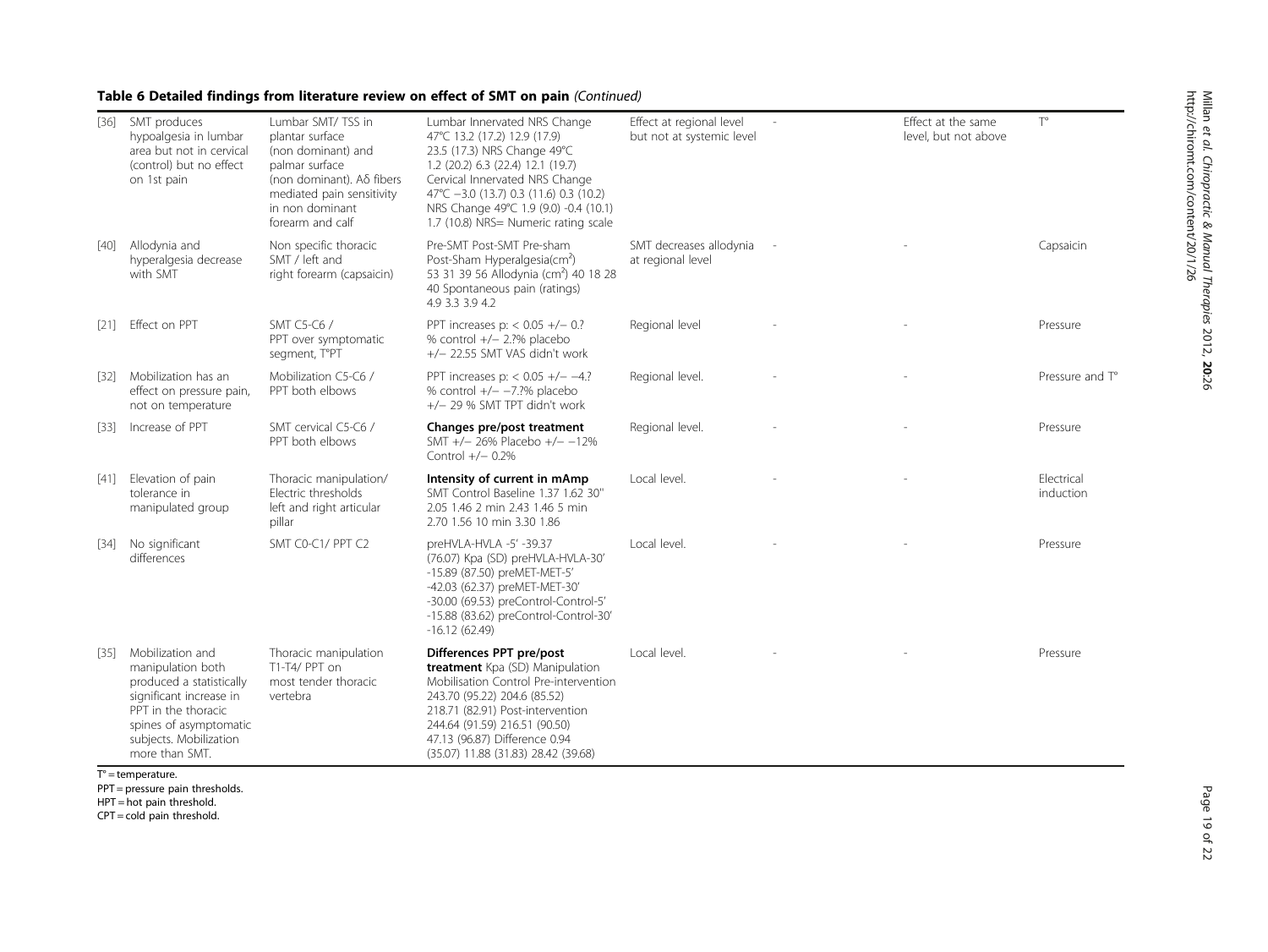Nevertheless, it is not clear whether these changes are clinically significant. One author [[44\]](#page-21-0) referred to Moss [[49\]](#page-21-0), who stated that a 15% improvement in pressure pain tolerance is clinically important, but this statement rests on previous studies which dealt with osteoarthritic pain [[50\]](#page-21-0) and pain in an emergency service [\[51](#page-21-0)], not experimental pain. Therefore, the cut-off point at which the reduction of artificially induced pain has reached a clinically significant level is not known.

In addition, it cannot be concluded that the effect of SMT, as seen in these studies, would be as large in "naturally" painful areas. Therefore, it is not certain that the degree of pain reduction detected in experimental studies can be extrapolated to other situations.

Apart from pressure and temperature, other sources of pain were: capsaicin to irritate the skin followed by skin stroking to evoke allodynia, hyperalgesia induced by mechanical means, and spontaneous pain. In these instances also, SMT was generally able to reduce pain.

Pain provoked by temperature does not always respond to SMT.

Nine trials from five papers examined the effects of SMT on temperature induced pain. In 3 of the 6 tests examining second pain, an effect was found but none of the 3 trials evaluating first pain could demonstrate such an effect. This indicates that SMT may have an effect on C-fiber mediated "second pain" but not on the more acute "first pain" mediated by A-delta fibers. This finding may help to resolve the mechanisms by which SMT reduces pain.

How broadly does the effect extend?

Almost all authors discussed the possibility of a systemic effect of SMT but this was tested in only 5 studies (9 experiments). The results were clearly positive, although two of the authors concluded that local effects were stronger than more distant ones. However, none of these studies used a blinded assessor, and so the reported results must be treated with caution.

Nine experiments out of the ten that studied the regional effect were positive (see Table [5](#page-14-0)). However, in the reviewed articles, it was difficult to differentiate between strictly local vs. more regional effects. The definition of regional is uncertain if following the dermatomes, as they are known to differ from the text-book mappings [[52\]](#page-21-0) and the origins and distributions of cutaneous nerves differ from person to person. Thus, a negative outcome in one person may simply be due to that person having an unusual pattern of nerve distribution. Despite this, most studies showed a positive effect with relatively few study subjects. This could indicate either that negative results were removed from the analyses or that the effect is consistent.

Imprecise dermatomal mapping makes it difficult not only to separate clearly local from regional effects but also regional from systemic effects. Interestingly, the application of spinal manipulation at the atlantooccipital region was found to have an effect on the masseter muscle, despite that muscle being supplied by the trigeminal nerve, which does not exit in the upper cervical spine. We therefore described this experiment under "regional" rather than "local" but it could perhaps equally well have been described it as "systemic".

Concerning the action of SMT on pain produced above or below the manipulated segment, only a few studies dealt with this and no consistent findings emerged. It would be necessary to test this issue specifically, in order to work out whether manipulation-induced impulses travel up or down the spinal cord or whether both occur.

Five studies investigated whether the hypoalgesic effect was mainly on the side of the manipulation or if it also appeared on the opposite side. These studies consistently demonstrated a bilateral effect.

Some clinical concepts

Although this review was based on experimentally induced pain, four findings emerged that could have a bearing on clinical practice, or at least on the concepts on which clinical practice is based. Manipulation of a "restricted motion segment", sometimes referred to as a "manipulable lesion", was not required for the "treatment" to have an effect. Additionally, the side of the manipulation was irrelevant. However, the results from this review can only be considered from a clinical point of view, if SMT has a similar effect on pain in a clinical context, which was not investigated in this study.

Finally, although a hypoalgesic effect was shown, it is not known how long this effect lasts; long enough for a person with pain to be able to regain a normal movement pattern or only long enough to give an impression of improvement? Other effects of the SMT were not studied in this review; effects such as improved biomechanics or reduced inflammation of disturbed tissues [[53](#page-21-0)].

### Implications in relation to research

There is a need to establish a coordinated global research strategy on the subject of SMT and pain relief. It seems unnecessary to conduct further research on simply whether SMT has an effect on pain or not. Rather, future work should focus on more precise questions such as why SMT does not affect first pain, and which mechanisms are involved in relieving pain locally, regionally and systemically. The magnitude and duration of effects also need to be defined. Consideration needs to be given to the most appropriate research designs for addressing different questions.

There could also be more consistency in outcome measures, and closer attention should be paid to important design elements such as blinded assessment, random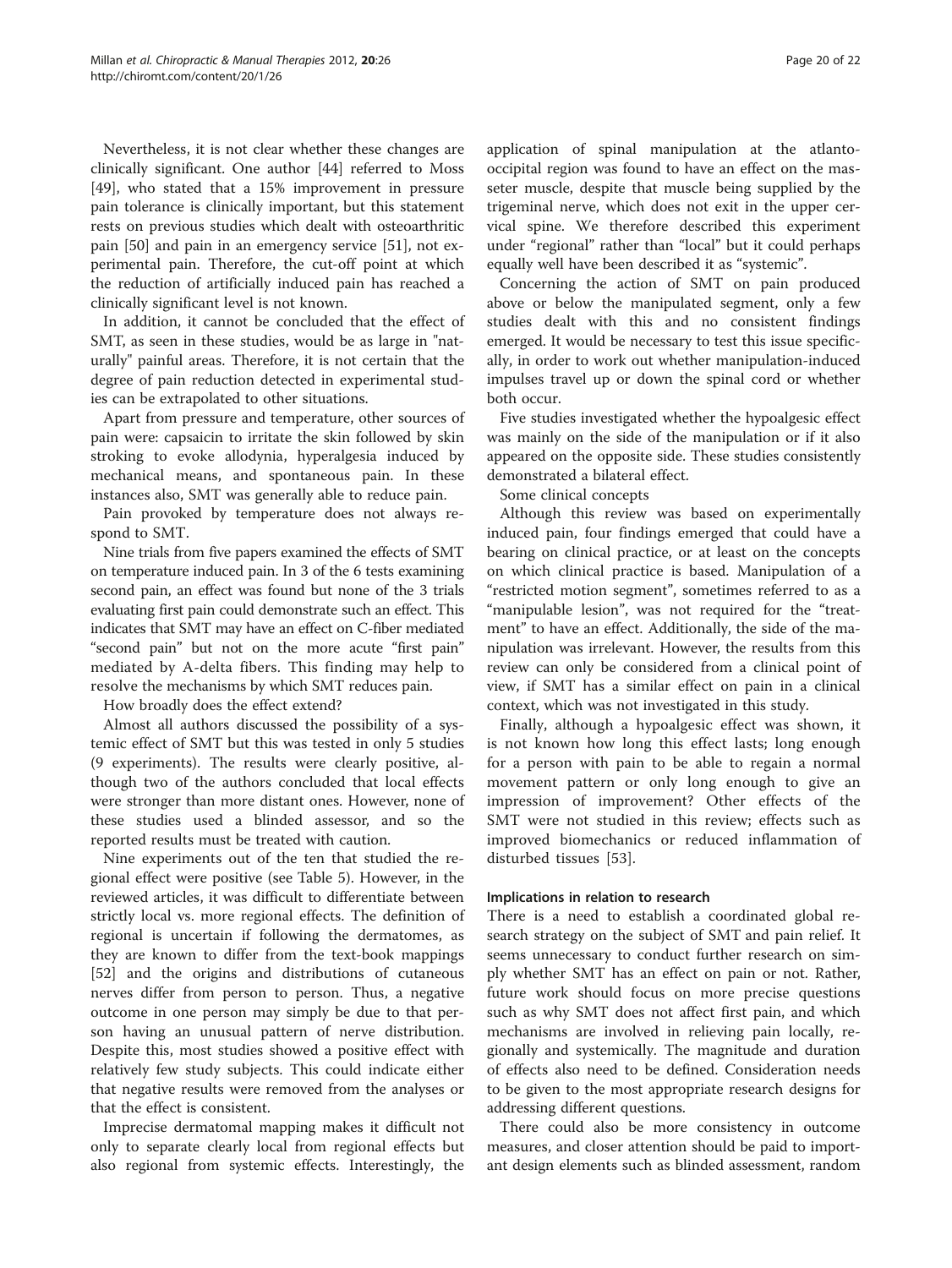<span id="page-20-0"></span>allocation, appropriate control groups and, if possible, the recruitment of naïve subjects.

#### Implications in relation to education and clinical practice

Some of the findings in this review do not support the imperative of specificity, i.e. precise identification of a manipulable lesion and the exact level and side of the manipulation.

#### Conclusions

This systematic critical review of the literature confirms an effect of spinal manipulative therapy (SMT) on experimentally induced pain in human beings. This hypoalgesic effect seems to be local/regional and more consistent for pain provoked by pressure than by temperature. Further and better research is needed to determine if there is a systemic effect, to determine the exact mechanisms by which SMT relieves pain, the clinical importance and duration of the hypoalgesic effect.

#### Additional files

[Additional file 1:](http://www.biomedcentral.com/content/supplementary/2045-709X-20-26-S1.doc) Inclusion and exclusion criteria in a survey of the effect of spinal manipulative therapy on experimentally induced pain [2,46,54-60].

[Additional file 2:](http://www.biomedcentral.com/content/supplementary/2045-709X-20-26-S2.doc) The items selected for the quality checklist and their rationale.

[Additional file 3:](http://www.biomedcentral.com/content/supplementary/2045-709X-20-26-S3.doc) Effects of SMT on pressure pain thresholds (PPT).

[Additional file 4:](http://www.biomedcentral.com/content/supplementary/2045-709X-20-26-S4.doc) Effects of SMT on pain produced by temperature. [Additional file 5:](http://www.biomedcentral.com/content/supplementary/2045-709X-20-26-S5.doc) Effects of SMT on pain produced by methods

#### Competing interests

Authors declare there are no conflicts of interest.

other than pressure or temperature.

#### Authors' contributions

All authors instigated this review. MM and CLY designed the check-lists, reviewed the literature and wrote the first draft. BB and MAA provided expertise on the topic, assisted with the literature review and provided critical comments to the first draft. All authors reviewed the final manuscript and approved the final version.

#### Acknowledgements

Søren O´Neill, DC for helping at the stage of conception and generously sharing his insights into technical matters.

#### Author details

<sup>1</sup>EA 4532 CIAMS, UFR STAPS, University Paris-Sud, Paris, France. <sup>2</sup>The Research Department, The Spine Centre of Southern Denmark Hospital Lillebælt, Lillebælt, Denmark. <sup>3</sup>Institut Franco-Européen de Chiropratique, Paris, France.<br><sup>4</sup>Institute of Peginnal Haalth Sonrices Pessarsh, Faculty of Hoalth Sciences. <sup>4</sup>Institute of Regional Health Services Research, Faculty of Health Sciences, University of Southern Denmark, Odense, Denmark. <sup>5</sup>Canadian Memorial Chiropractic College, Toronto, ON, Canada. <sup>6</sup>Institut Universitaire de France, Paris, France.

#### Received: 12 January 2012 Accepted: 8 June 2012 Published: 10 August 2012

#### References

1. International Association for the Study of Pain Taxonomy. [http://www.iasp](http://www.iasp-pain.org/AM/Template.cfm?Section=Pain_Defi…isplay.cfm&ContentID=1728#Pain)[pain.org/AM/Template.cfm?Section=Pain\\_Defi](http://www.iasp-pain.org/AM/Template.cfm?Section=Pain_Defi…isplay.cfm&ContentID=1728#Pain)...[isplay.](http://www.iasp-pain.org/AM/Template.cfm?Section=Pain_Defi…isplay.cfm&ContentID=1728#Pain) [cfm&ContentID=1728#Pain.](http://www.iasp-pain.org/AM/Template.cfm?Section=Pain_Defi…isplay.cfm&ContentID=1728#Pain)

- 2. Kandel ESJ, Jessell T: Principles of neural science, vol. Internationalth edition. Fourth edn: McGraw-Hill; 2000.
- 3. Tandon OP, Malhotra S, Tandon S, D'Silva I: Neurophysiology of pain:
- insight to orofacial pain. Indian J Physiol Pharmacol 2003, 47(3):247-269. 4. Wall M: Wall and Melzack's textbook of pain. In 5th edn. Edited by Mahon SM. Elservier; 2006:3–201.
- 5. Ji R, Kohno T, Moore KA, Woolf CJ: Central sensitization and LTP: do pain and memory share similar mechanisms? Trends Neurosci 2003, 26(12):696–705.
- 6. Mense S, Gerwin R: Central nervous mechanisms of muscle pain: ascending pathways, central sensitization, and pain-modulating systems. In Muscle Pain: Understanding the Mechanisms. Springer; 2010:126––144.
- 7. Rhudy JL, Williams AE, McCabe KM, Nguyen M, Rambo P: Affective modulation of nociception at spinal and supraspinal levels. Psychophysiology 2005, 42(5):579–587.
- 8. Villemure C, Bushnell MC: Cognitive modulation of pain: how do attention and emotion influence pain processing? Pain 2002, 95(3):195-199.
- 9. Walter H: The biomechanics of spinal manipulation. J Bodyw Mov Ther 2010, 14(3):280–286.
- 10. Maigne J-Y, Vautravers P: Mechanism of action of spinal manipulative therapy. Joint Bone Spine 2003, 70(5):336–341.
- 11. Vernon H, Mrozek J: A revised definition of manipulation. J Manipulative Physiol Ther 2005, 28(1):68–72.
- 12. Flynn T, Fritz J, Wainner R, Whitman J: The audible pop is not necessary for successful spinal high-velocity thrust manipulation in individuals with low back pain. Arch Phys Med Rehabil 2003, 84:1057–1060.
- 13. Flynn T, Childs J, Fritz J: The audible pop from high-velocity thrust manipulation and outcome in individuals with low back pain. J Manipulative Physiol Ther 2006, 29:40–45.
- 14. Cramer G, Ross K, Pocius J, Cantu J, Laptook E, Fergus M, Gregerson D, Selby S, Raju P: Evaluating the relationship among cavitation, zygapophyseal joint gapping, and spinal manipulation: an exploratory case series. J Manipulative Physiol Ther 2011, 34(1):2–14.
- 15. Cleland J, Flynn T, Childs J, Eberhart S: The audible pop from thoracic spine thrust manipulation and its relation to short-term outcomes in patients with neck pain. J Man Manipulative Ther 2007, 15(3):143-154.
- 16. Bialosky JE, Bishop MD, Robinson ME, George SZ: The relationship of the audible pop to hypoalgesia associated with high-velocity, low-amplitude thrust manipulation: a secondary analysis of an experimental study in pain-free participants. J Manipulative Physiol Ther 2010, 33(2):117-124.
- 17. Clark B, Goss D, Walkowski S, Hoffman R, Ross A, Thomas J: Neurophysiologic effects of spinal manipulation in patients with chronic low back pain. BMC Musculoskelet Disord 2011, 12(1):170.
- 18. Bialosky JE, Bishop MD, Robinson ME, Zeppieri G Jr, George SZ: Spinal manipulative therapy has an immediate effect on thermal pain sensitivity in people with low back pain: a randomized controlled trial. Phys Ther 2009, 89(12):1292–1303.
- 19. Fernández-Carnero J, Fernández-de-las-Peñas C, Cleland J: Immediate hypoalgesic and motor effects after a single cervical spine manipulation in subjects with lateral epicondylalgia. J Manipulative Physiol Ther 2008, 31(9):675–681.
- 20. Ruiz-Sáez M, Fernández-de-las-Peñas C, Blanco C, Martínez-Segura R, García-León R: Changes in pressure pain sensitivity in latent myofascial trigger points in the upper trapezius muscle after a cervical spine manipulation in pain-free subjects. J Manipulative Physiol Ther 2007, 30(8):578-583.
- 21. Sterling M, Jull G, Wright A: Cervical mobilisation: concurrent effects on pain, sympathetic nervous system activity and motor activity. Man Ther 2001, 6(2):72–81.
- 22. Joel GP: Neurophysiological effects of spinal manipulation. Spine J 2002, 2(5):357–371.
- 23. Bishop MD, Beneciuk JM, George SZ: Immediate reduction in temporal sensory summation after thoracic spinal manipulation. Spine J 2011, 11(5):440–446.
- 24. Bialosky JE, Bishop MD, Price DD, Robinson ME, George SZ: The mechanisms of manual therapy in the treatment of musculoskeletal pain: a comprehensive model. Man Ther 2009, 14(5):531-538.
- 25. Liberati A, Altman D, Tetzlaff J, Mulrow C, Gøtzsche P, Ioannidis J, Clarke M, Devereaux P, Kleijnen J, Moher D: The PRISMA statement for reporting systematic reviews and meta-analyses of studies that evaluate health care interventions: explanation and elaboration. J Clin Epidemiol 2009, 62(10):e1–e34.